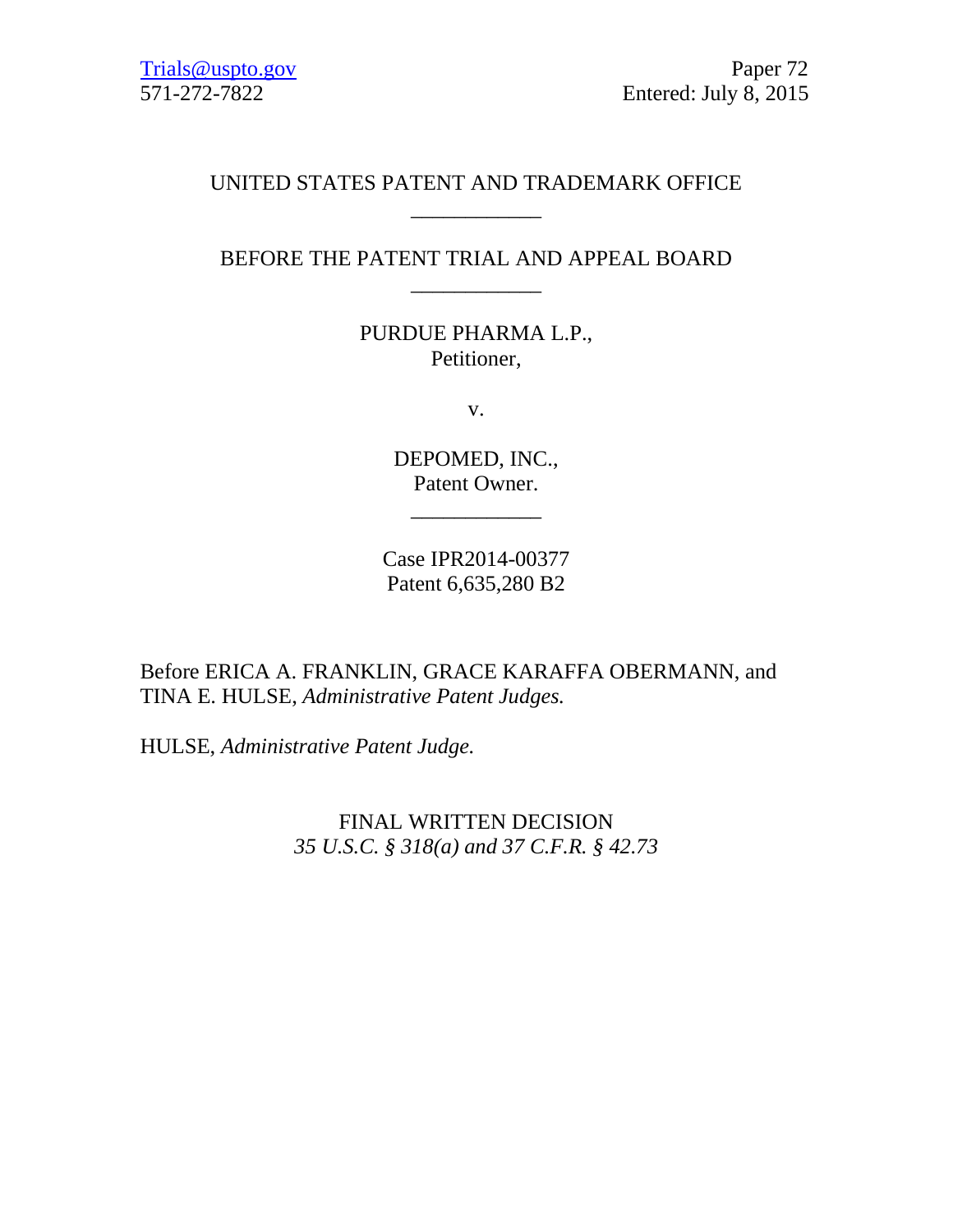l

## I. INTRODUCTION

Purdue Pharma L.P. ("Petitioner") filed a Petition requesting an *inter partes* review of claims 1, 8–15, 43, 45, and 46 of U.S. Patent No. 6,635,280 B2 (Ex. 1001, "the '280 patent"). Paper 1 ("Pet."). Depomed, Inc. ("Patent Owner") filed a Preliminary Response to the Petition. Paper 8 ("Prelim. Resp."). On July 10, 2014, we instituted an *inter partes* review of claims 1, 8–10, 13–15, 43, 45, and 46 on certain grounds of unpatentability alleged in the Petition. Paper 9 ("Dec. Inst."), 25. Patent Owner timely filed a Response (Paper 24, "PO Resp."), to which Petitioner timely filed a Reply (Paper 35, "Pet. Reply").

Both parties filed motions to exclude certain exhibits and testimony. Paper 41 (Petitioner); Paper 48 (Patent Owner). Both parties opposed the other's motion to exclude. Paper 56 (Patent Owner Opposition); Paper 51 (Petitioner Opposition). And both parties filed reply briefs in support of their motions to exclude. Paper 58 (Petitioner Reply); Paper 59 (Patent Owner Reply).

Patent Owner also filed a Motion for Observation (Paper 46) on certain cross-examination testimony of Petitioner's declarant Dr. Eric M. Gaier, and Petitioner filed a Response (Paper 52).

A consolidated oral hearing for this proceeding and Cases IPR2014- 00378 and IPR2014-00379 was held on March 19, 2015, a transcript of which has been entered in the record.<sup>1</sup> Paper 71 ("Tr.")

<sup>&</sup>lt;sup>1</sup> Petitioner and Patent Owner filed Objections to Demonstrative Exhibits. Paper 66 (Patent Owner); Paper 67 (Petitioner). In this Final Written Decision, we rely directly on the arguments presented properly in the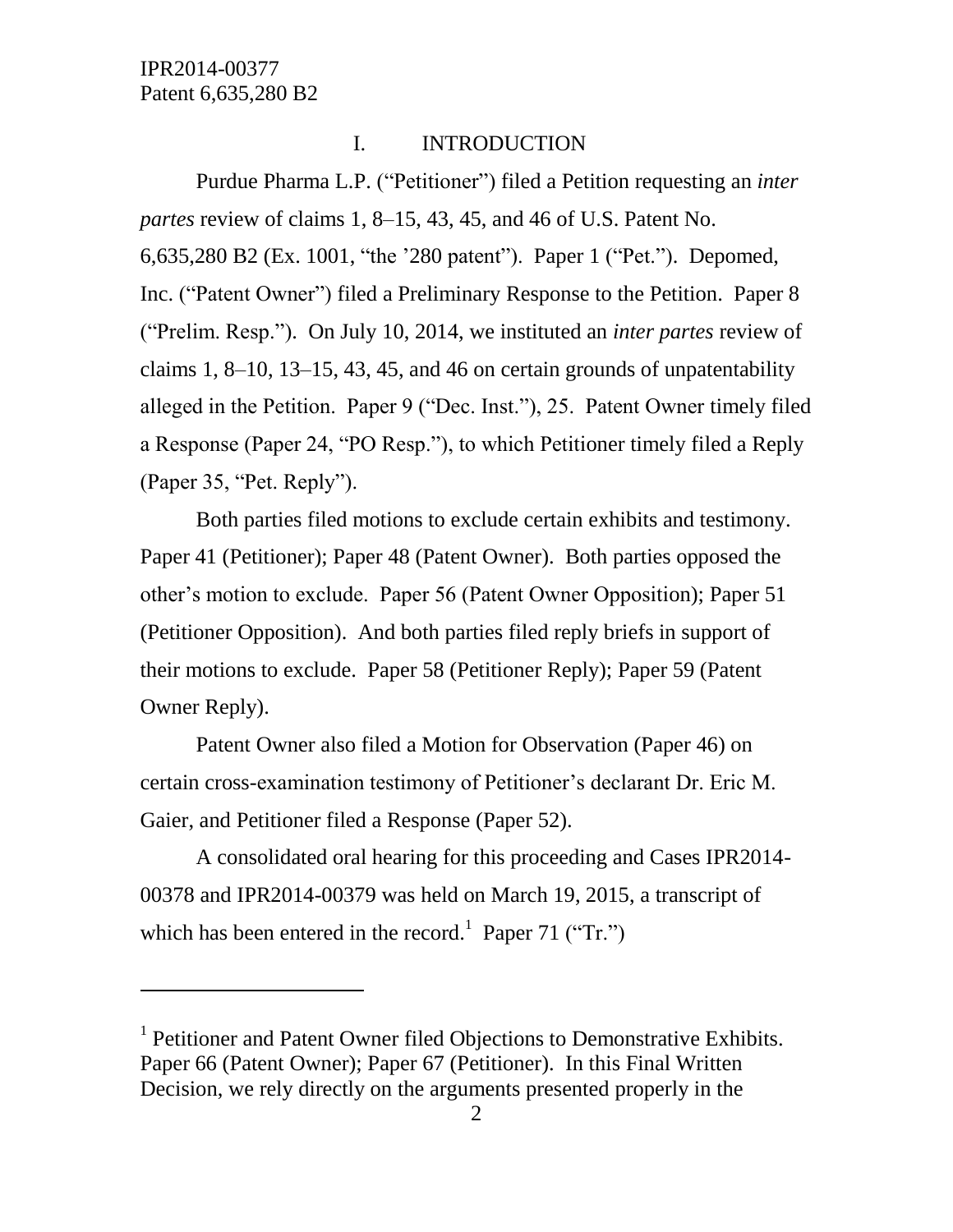$\overline{a}$ 

We have jurisdiction under 35 U.S.C. § 6(c). This Final Written Decision is issued pursuant to 35 U.S.C. § 318(a) and 37 C.F.R. § 42.73.

For the reasons that follow, we determine that Petitioner has not shown by a preponderance of the evidence that claims 1, 8–10, 13–15, 43, 45, and 46 of the '280 patent are unpatentable. $^{2}$ 

# *A. Related Proceedings*

Petitioner and Patent Owner identify various district court actions involving the '280 patent, including an action involving the parties titled *Depomed, Inc. v. Purdue Pharma L.P.*, No. 3:13-00571 (D.N.J.). Pet. ix; Paper 5 at 2–3.

Petitioner has also filed two related petitions for *inter partes* review of U.S. Patent No. 6,340,475 B2, which is the parent of the '280 patent. *See* IPR2014-00378, IPR2014-00379. We issue Final Written Decisions in those two related proceedings concurrently herewith.

## *B. The '280 Patent (Ex. 1001)*

The '280 patent relates to drugs formulated as unit oral dosage forms by incorporating them into polymeric matrices comprised of hydrophilic polymers that swell upon imbibition of water to a size large enough to promote gastric retention of the drug during the fed mode. Ex. 1001,

parties' briefs and the evidence of record. The demonstrative exhibits were only considered to the extent they are consistent with those arguments and evidence.

 $2$  On February 20, 2015, Patent Owner objected to Petitioner's use of a condensed font in Petitioner's Reply paper. Petitioner, however, appears to have used the same condensed font throughout this proceeding. *Compare*  Pet. *with* Pet. Reply (using same font). In light of Patent Owner's late objection, we deem the objection to be waived.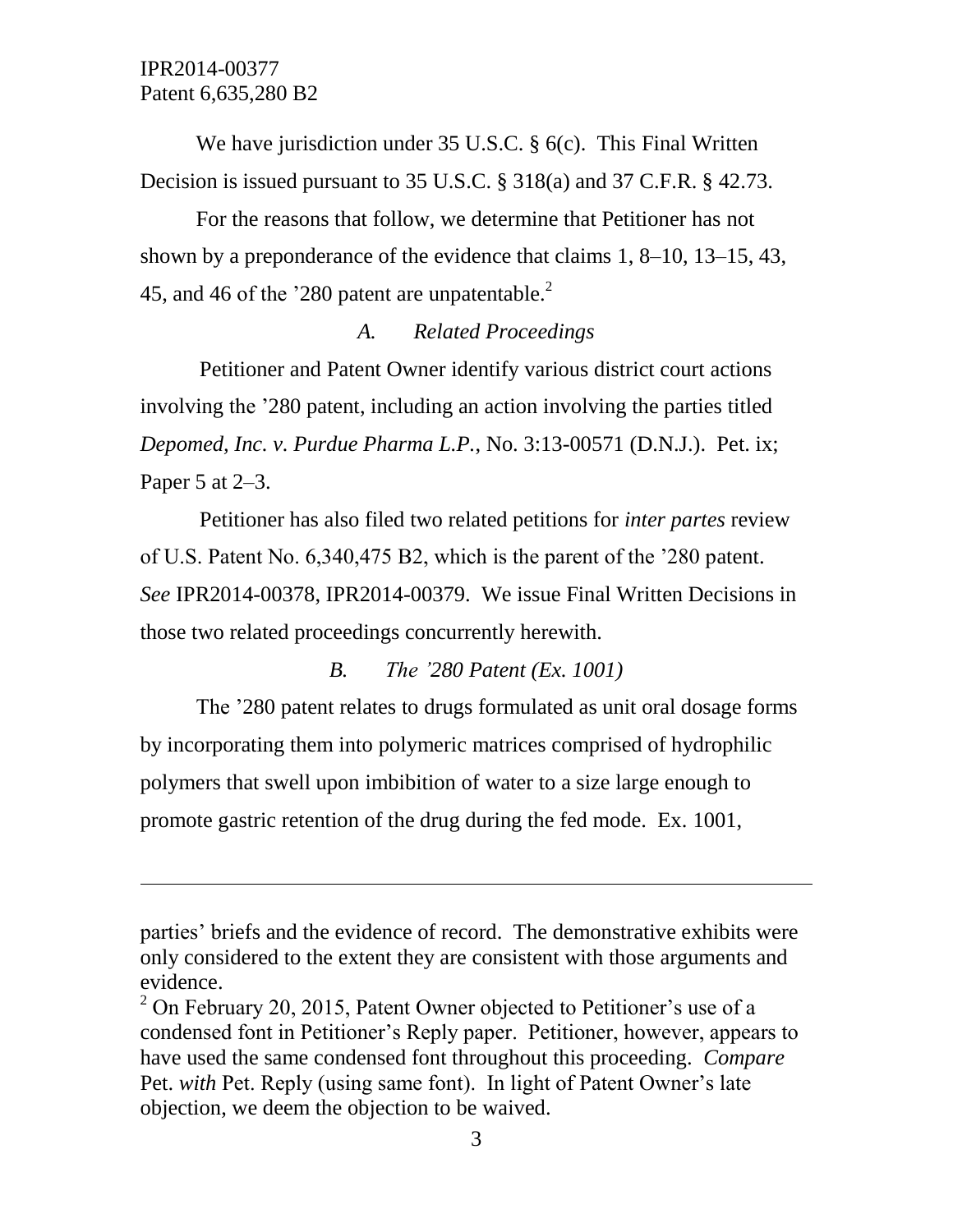Abstract. Drugs administered by conventional tablets generally become available to body fluids at a high rate initially, followed by a rapid decline. *Id.* at 1:31–33. To address that issue, controlled drug delivery systems were introduced in the 1970's. *Id.* at 1:35–37. Many of the controlled delivery systems utilize hydrophilic, polymeric matrices that provide controlled release of sparingly soluble drugs. According to Specification, however, such matrices do not provide adequate control of drug release for highly soluble drugs. *Id.* at 1:45–50.

The claimed invention allows drugs that are highly soluble in water to be administered orally in a way that will prolong their release rate throughout the duration of the fed mode. *Id.* at 5:32–36. This prolonged release rate reduces the problem of transient overdosing, and controls the dosage to safer and more effective levels over an extended period of time. *Id.* at 5:36–41. Moreover, the Specification states that particles exceeding about 1 cm in size are larger than the pylorus and are retained in the stomach for approximately 4 to 6 hours. *Id.* at 11:66–12:2. The Specification states that these benefits are due, in part, to using a polymeric matrix that is waterswellable rather than just hydrophilic, that has an erosion rate substantially slower than its swelling rate, and that releases the drug primarily by diffusion rather than erosion. *Id.* at 5:57–62. Preferred polymeric matrices include water-swellable polymers such as hydroxypropylmethylcellulose ("HPMC") and poly(ethylene) oxide ("PEO"). *Id.* at 7:54–8:51.

#### *C. Illustrative Claims*

Independent claims 1 and 43 are illustrative and are reproduced below: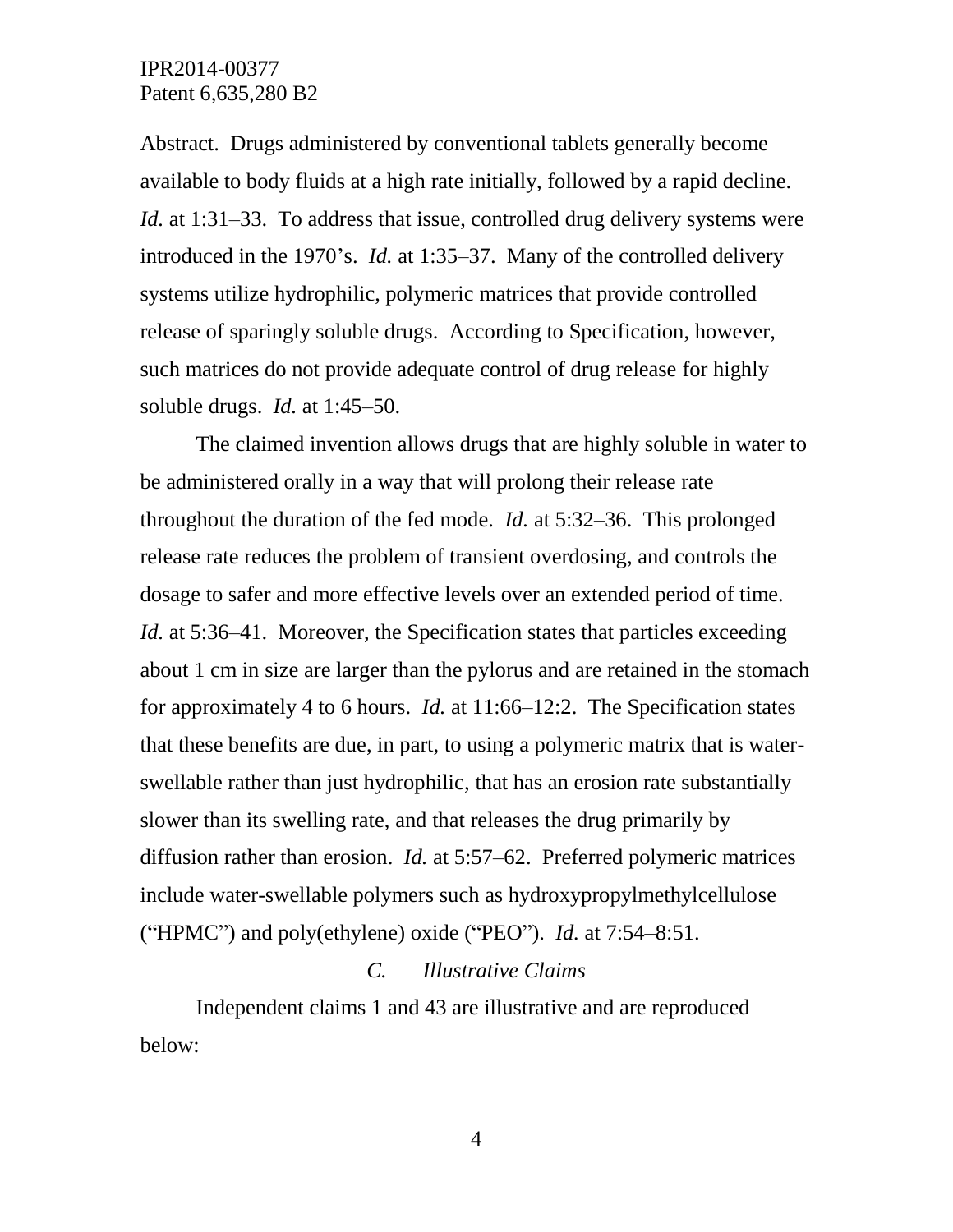1. A controlled-release oral drug dosage form for releasing a drug whose solubility in water is greater than one part by weight of said drug in ten parts by weight of water, said dosage form comprising one or more polymers forming a solid polymeric matrix with said drug incorporated therein at a weight ratio of drug to polymer of from 15:85 to 80:20, said dosage form being one that when swollen in a dimensionally unrestricted manner as a result of imbibition of water is of a size exceeding the pyloric diameter in the fed mode to promote retention in the stomach during said fed mode, that releases said drug into gastric fluid by the dissolution and diffusion of said drug out of said matrix by said gastric fluid, that upon immersion in gastric fluid retains at least about 40% of said drug one hour after such immersion and releases substantially all of said drug after such immersion, and that remains substantially intact until substantially all of said drug is released.

43. A method of administering to a subject a drug that is therapeutic to said subject when absorbed in the stomach where said drug has at least one ionized group in the pH range 5 through 8, said method comprising orally administering to said subject a dosage form of said drug while said subject is in a fed mode, said dosage form comprising one or more polymers forming a solid polymeric matrix with said drug incorporated therein at a weight ratio of drug to polymer of from 0.01:99.99 to 80:20, said polymeric matrix being one that:

- (a) when swollen in a dimensionally unrestricted manner as a result of imbibition of gastric fluid is of a size exceeding the pyloric diameter in the fed mode to promote retention in the stomach during said fed mode,
- (b) releases said drug into gastric fluid by the dissolving of said drug by said gastric fluid and either erosion of said matrix or diffusion of said dissolved drug out of said matrix,
- (c) retains at least about 40% of said drug one hour after such immersion in gastric fluid, and
- (d) releases substantially all of said drug within about ten hours after such immersion,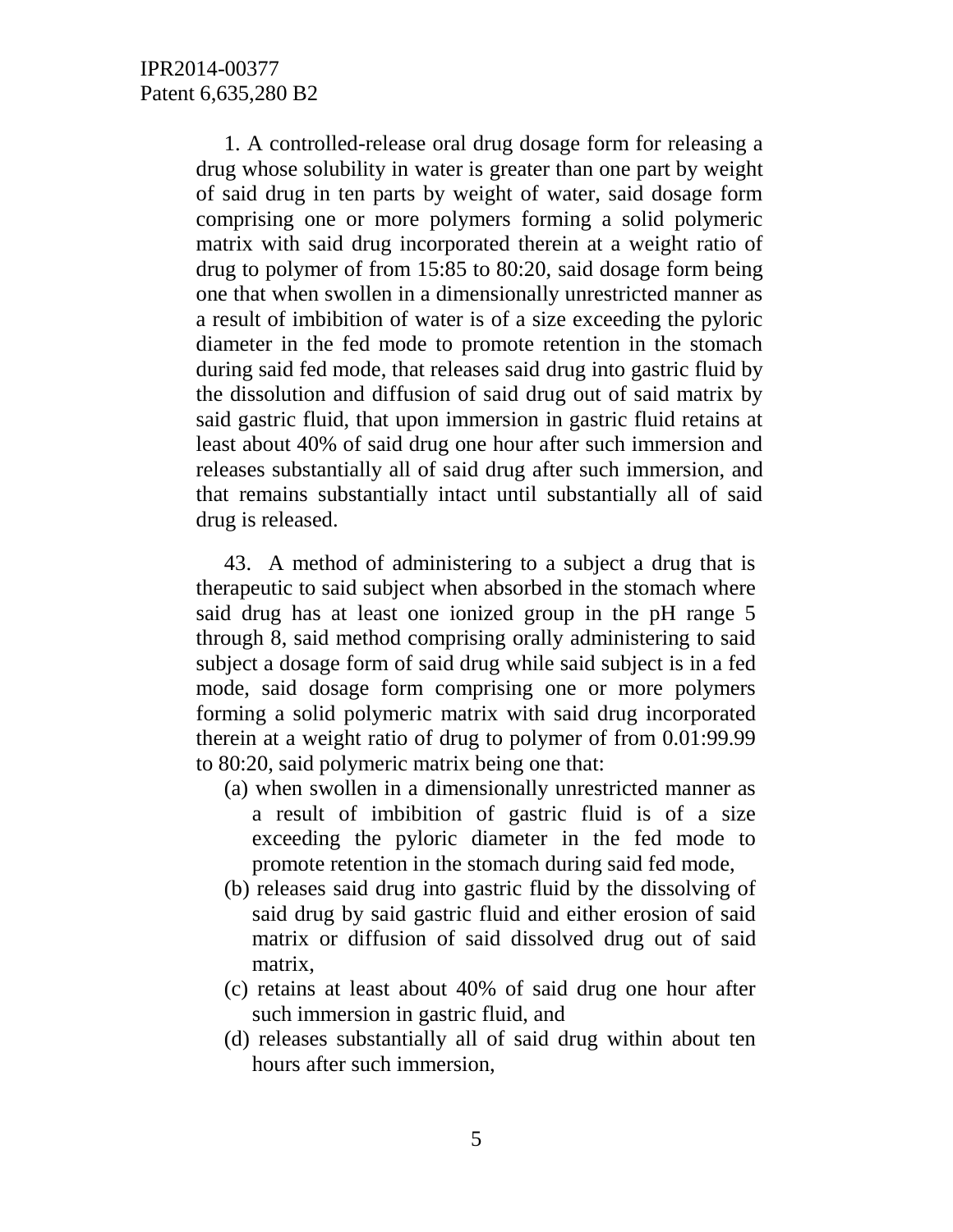$\overline{a}$ 

thereby extending the release rate of said drug with time during said fed mode while releasing substantially all of said drug within said stomach where said drug is maintained in an acidic environment.

# *D. Grounds of Unpatentability Instituted for Trial*

We instituted trial based on the following grounds of unpatentability:

| <b>Claims</b>              | <b>Basis</b> | <b>References</b>                                                                      |
|----------------------------|--------------|----------------------------------------------------------------------------------------|
| 1, 8, 9, 13–15, 45, and 46 | \$103        | Baveja, $3$ the $337$<br>patent, <sup>4</sup> and the '548<br>$\bar{\text{pattern}}^5$ |
| 10                         | \$103        | Baveja, Kim, the '837<br>patent, and the '548<br>patent                                |
| 43                         | \$103        | Baveja, the '837 patent,<br>and $Colombo7$                                             |

# II. ANALYSIS

# *A. Claim Construction*

In an *inter partes* review, the Board interprets claim terms in an unexpired patent according to the broadest reasonable construction in light of the specification of the patent in which they appear. 37 C.F.R. § 42.100(b); *In re Cuozzo Speed Techs., LLC*, 778 F.3d 1271, 1279–81 (Fed. Cir. 2015). Under that standard, and absent any special definitions, we give

<sup>3</sup> Baveja et al., *Zero-Order Release Hydrophilic Matrix Tablets of β-*

*adrenergic Blockers*, 39 INT'L J. OF PHARM. 39–45 (1987) (Ex. 1008).

<sup>4</sup> John W. Shell, US 5,582,837, issued Dec. 10, 1996 (Ex. 1010).

 $<sup>5</sup>$  Edgren et al., US 4,871,548, issued Oct. 3, 1989 (Ex. 1017).</sup>

<sup>6</sup> Cherng-ju Kim, *Drug Release from Compressed Hydrophilic POLYOX-*

*WSR Tablets*, 84 J. PHARM. SCIENCES 303-306 (1995) (Ex. 1019).

<sup>7</sup> Colombo et al., *Drug Release Modulation by Physical Restrictions of Matrix Swelling*, 63 INT'L J. OF PHARM. 43-48 (1990) (Ex. 1009).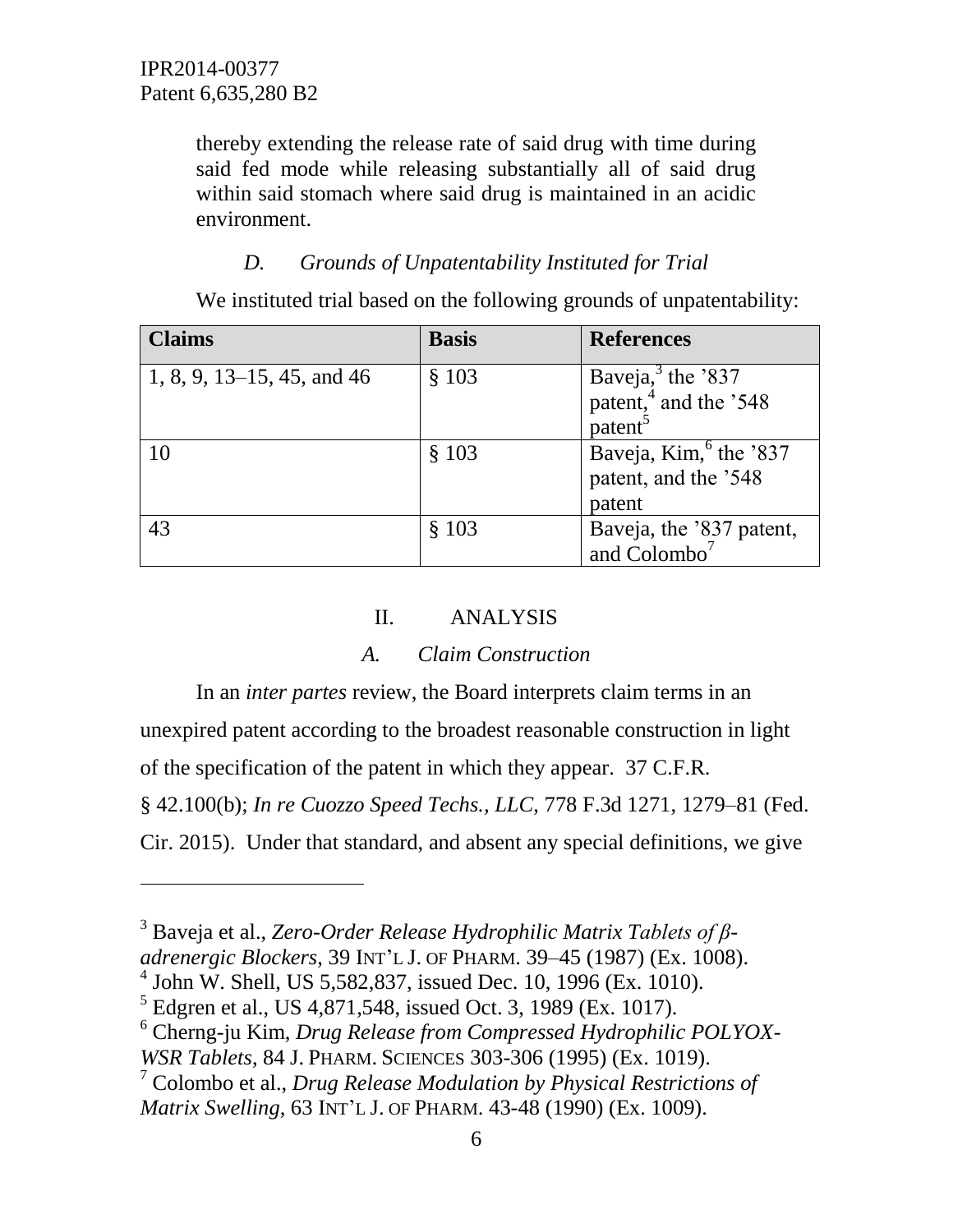claim terms their ordinary and customary meaning, as would be understood by one of ordinary skill in the art at the time of the invention. *In re Translogic Tech., Inc*., 504 F.3d 1249, 1257 (Fed. Cir. 2007). Any special definitions for claim terms must be set forth with reasonable clarity, deliberateness, and precision. *In re Paulsen*, 30 F.3d 1475, 1480 (Fed. Cir. 1994).

# *1. Prior Construed Claim Terms*

| <b>Claim Term</b>                                                                               | Claim(s)     | <b>Construction</b>                                                                                                                                                                                                                                          |
|-------------------------------------------------------------------------------------------------|--------------|--------------------------------------------------------------------------------------------------------------------------------------------------------------------------------------------------------------------------------------------------------------|
| "gastric fluid"                                                                                 | 1, 43        | "[b]oth the fluid in the stomach"<br>and simulated or artificial fluids<br>recognized by those skilled in the<br>art as a suitable model for the fluid<br>of the human stomach" (Dec.<br>$Inst. 6-7)$                                                        |
| "releases substantially"<br>all of said drug after<br>such immersion"                           | $\mathbf{1}$ | "[a]t least 80% of the drug has<br>been released" (Dec. Inst. 7)                                                                                                                                                                                             |
| "releases substantially"<br>all of said drug within<br>about ten hours after<br>such immersion" | 43           | "at least 80% of the drug has been<br>released after ten hours of<br>immersion in gastric fluid" (Dec.<br>Inst. 7)                                                                                                                                           |
| "substantially intact"                                                                          | $\mathbf{1}$ | "a polymeric matrix in which the<br>polymer portion substantially<br>retains its size and shape without<br>deterioration due to becoming<br>solubilized in the gastric fluid or<br>due to breakage into fragments or<br>small particles" (Dec. Inst. $7-8$ ) |

We construed the following claim terms in the Decision to Institute.

Dec. Inst. 6–8.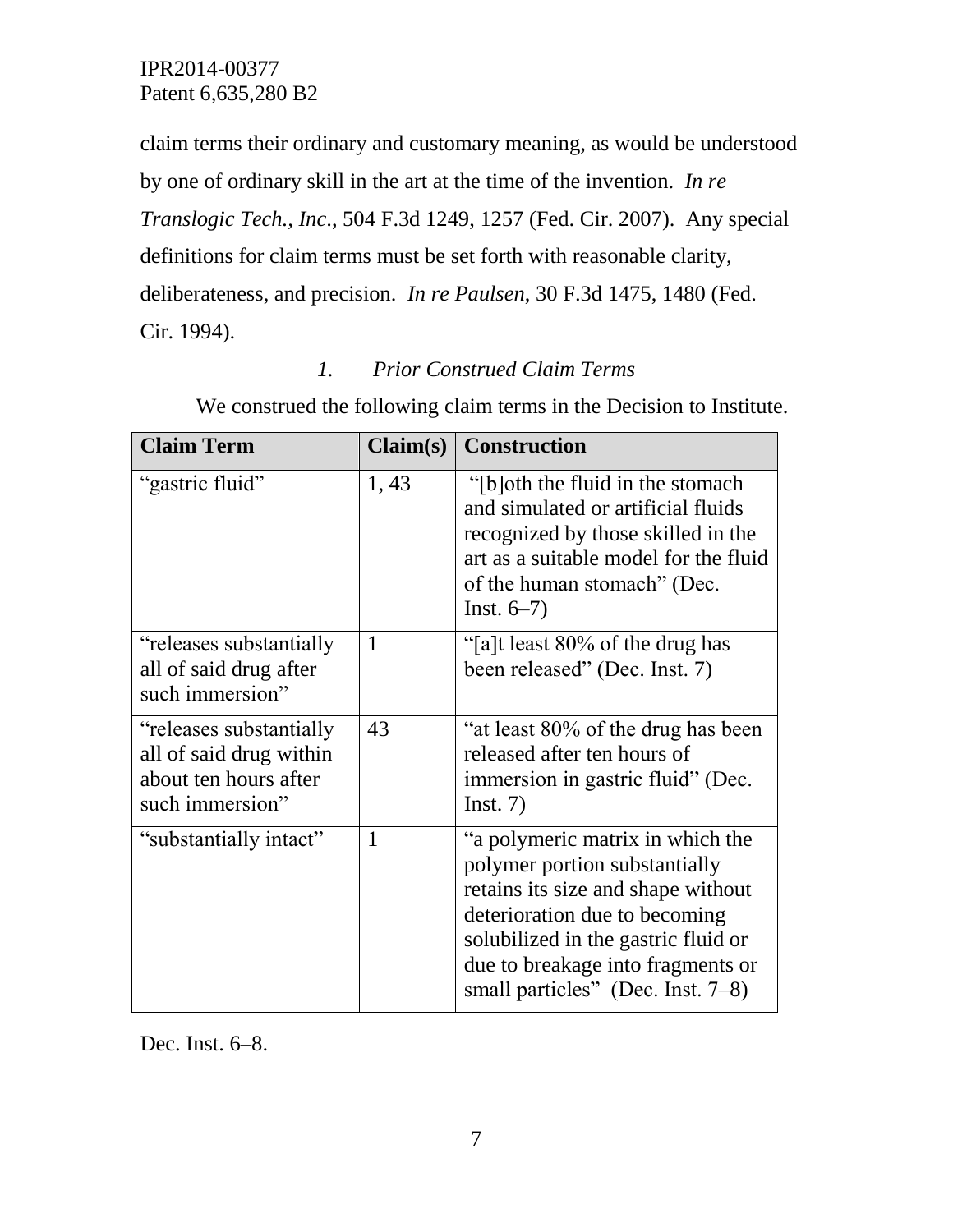Because nothing in the full record developed during trial persuades us to deviate from our prior constructions, we adopt those constructions for purposes of this Decision.

Two of the claim terms, however, require additional discussion at this stage of the proceeding:

#### *2. "substantially all"*

Patent Owner asserts that the term "substantially all," as it appears in various claim phrases in claims 1, 43, and 46, should be construed as "at least 80%." PO Resp. 15–16. Patent Owner notes that this construction would be consistent with our prior constructions of "releases substantially all of said drug after such immersion" and "releases substantially all of said drug within about ten hours after such immersion." Dec. Inst. 7. Petitioner does not object to Patent Owner's proposed construction in its Reply.

Based on the information presented and for the same reasons stated in our Decision to Institute (*id.*), we determine that the broadest reasonable interpretation of "substantially all" as used in the claims is "at least 80%."

*3. "releases said drug . . . by the dissolution and diffusion of said drug out of said matrix"*

The parties dispute the construction of the term "releases said drug... by the dissolution and diffusion of said drug out of said matrix" (i.e., the "dissolution and diffusion" limitation) in claim 1. We did not construe this term in the Decision to Institute for this proceeding. As Petitioner notes, however, we construed this term in related case IPR2014-00656, which also involves the '280 patent. Pet. Reply 1. In the Decision to Institute in that case, we preliminarily construed the term according to its plain and ordinary meaning and declined to limit claim 1 to require that drug release occurs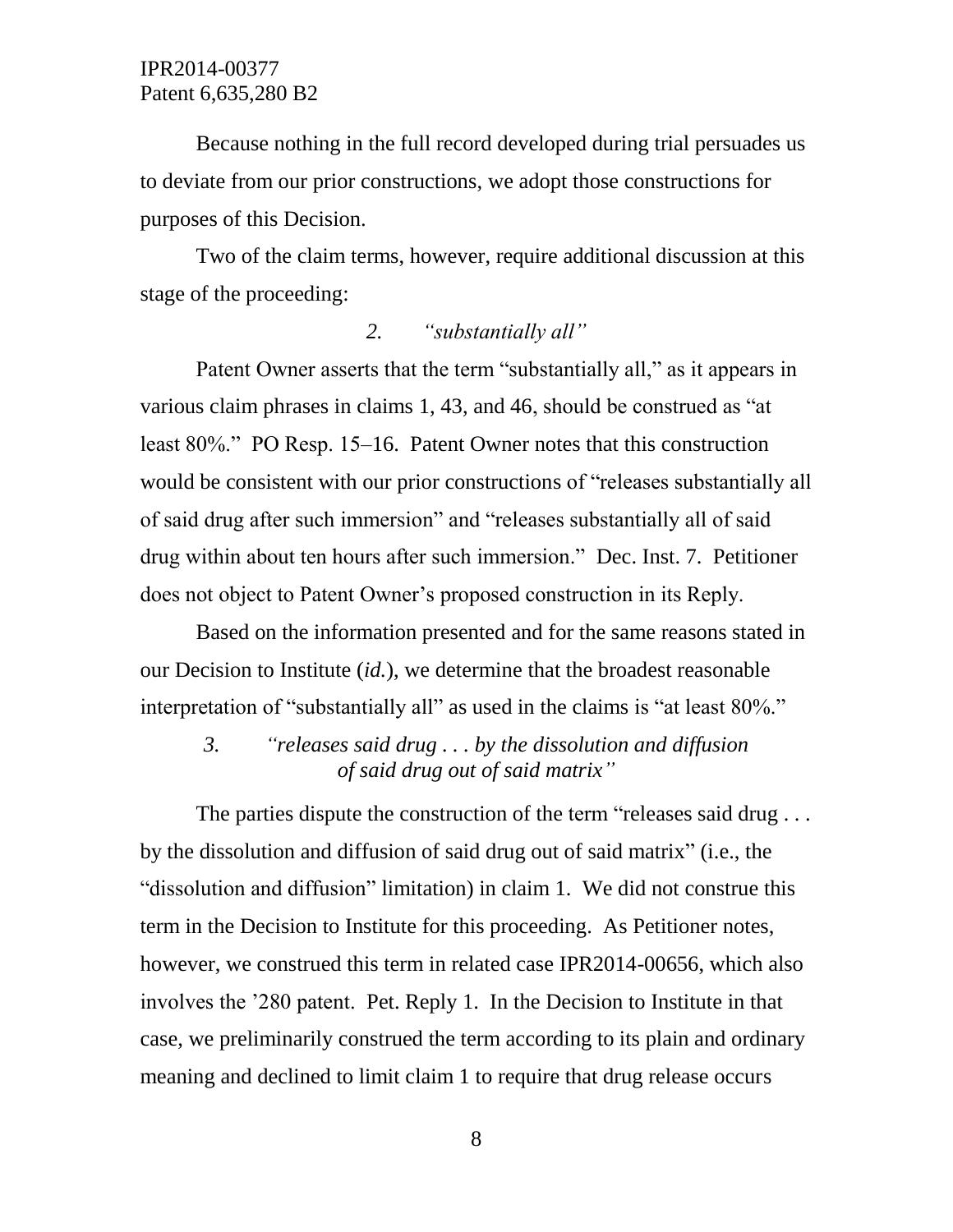"primarily" by diffusion. *Endo Pharms. Inc. v. Depomed Inc.*, Case IPR2014-00656, slip op. at 9–10 (PTAB Sept. 29, 2014) (Paper 12).

Here, Patent Owner contends that the term should be construed as "rapid dissolution of the drug, followed by slow diffusion of the drug out of the water-swollen matrix, such that the drug is released at a rate controlled by the rate of diffusion." PO Resp. 16. Alternatively, Patent Owner proposes that the plain and ordinary meaning of the term is "dissolution liberates the drug molecule for release and subsequent diffusion controls the release of drug out of the matrix." *Id.* at 18. Petitioner, on the other hand, contends that our construction in the related case was correct, and that the plain and ordinary meaning of the term is "dissolution of the drug in the matrix followed by diffusion of the drug out of the matrix." Pet. Reply 2.

The main difference between the parties' constructions is whether diffusion must control the rate of release of drug out of the matrix. After considering the parties' arguments, we adopt Petitioner's construction as the broadest reasonable interpretation consistent with the Specification.

To construe the term, we start with the language of the claim. Claim 1 recites a "controlled-release oral drug dosage form" that "releases said drug into gastric fluid by the dissolution and diffusion of said drug out of said matrix by said gastric fluid." We determine that nothing in the claim language requires that the drug release be "at a rate controlled by the rate of diffusion," as Patent Owner asserts. To the extent Patent Owner suggests that its construction is dictated by the fact that the claim recites a "controlled-release" drug formulation for a highly soluble drug, we are not persuaded. In particular, we note that Patent Owner's own declarant,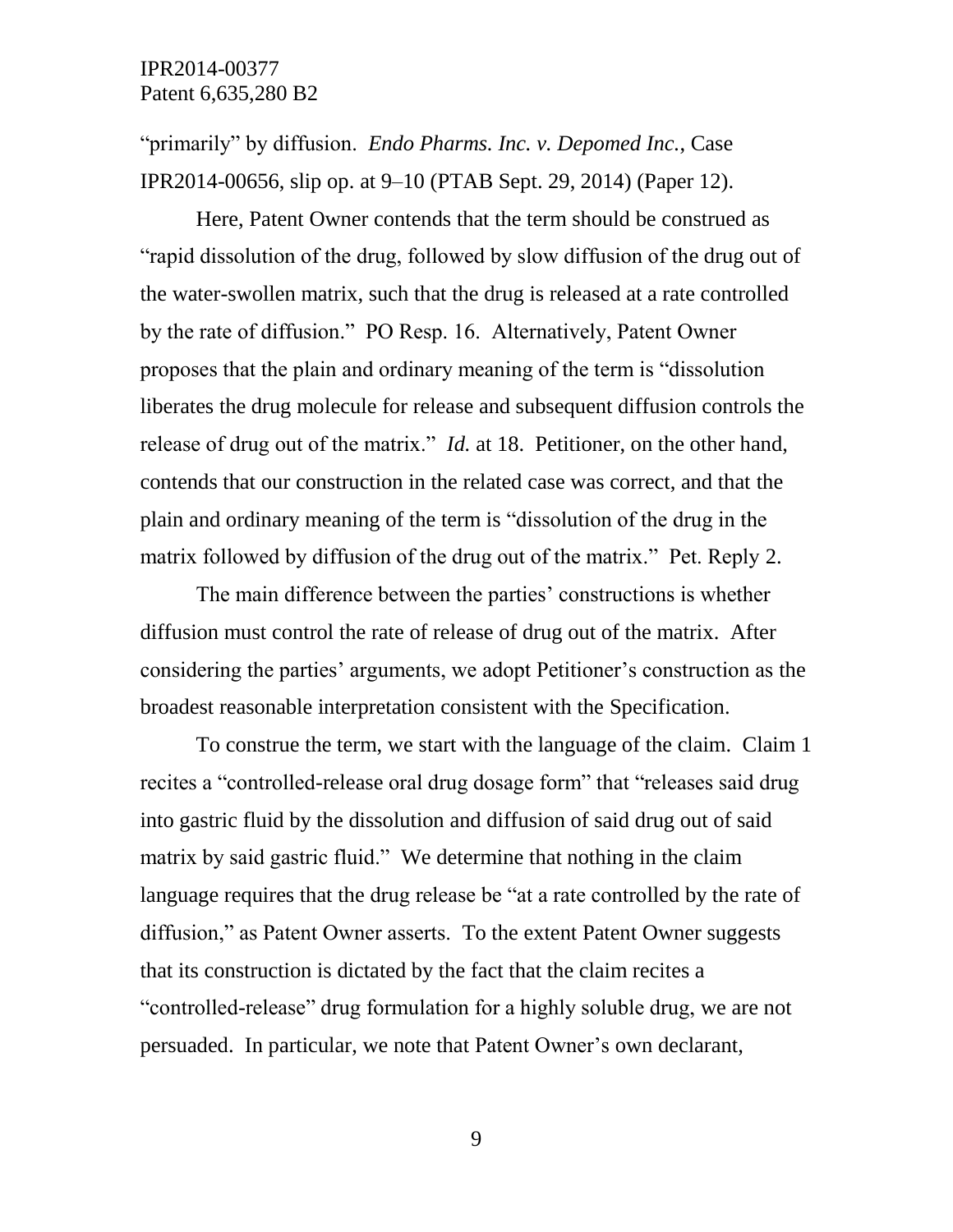Dr. Harold B. Hopfenberg, testified that those parameters do not necessarily require release by dissolution and diffusion:

Q: Is it your opinion that, if you use a swellable polymer in a highly soluble drug and you get extended release that meets the requirements of Claim 1, that you must necessarily be releasing by dissolution and diffusion?

A. Could you repeat that?

(The record was read by the reporter.)

THE WITNESS: No.

Ex. 1072, 44:17–24.

Patent Owner also argues that the Specification supports its narrowed construction. For example, Patent Owner asserts that the "focus of the '280 Patent is on slowing the rate of diffusion." PO Resp. 16. Patent Owner also notes that the Specification "states the invention disclosed 'is achieved by using a formulation in which the drug is incorporated in a polymeric matrix that is water-swellable rather than merely hydrophilic, that has an erosion rate that is substantially slower than its swelling rate, and that releases the drug primarily by diffusion.'" *Id.* at 17 (quoting Ex. 1001, 5:57–62).

We are not persuaded. Our reviewing court has warned that, "albsent" claim language carrying a narrow meaning, the PTO should only limit the claim based on the specification or prosecution history when those sources *expressly disclaim* the broader definition." *In re Bigio*, 381 F.3d 1320, 1325 (Fed. Cir. 2004) (emphasis added). Here, the Specification does not expressly disclaim other mechanisms of drug release that are not controlled by diffusion. Indeed, most of the '280 patent claims are directed to drug dosage forms that release the drug by erosion or diffusion, reciting that the dosage form "releases said drug into gastric fluid by the dissolving of said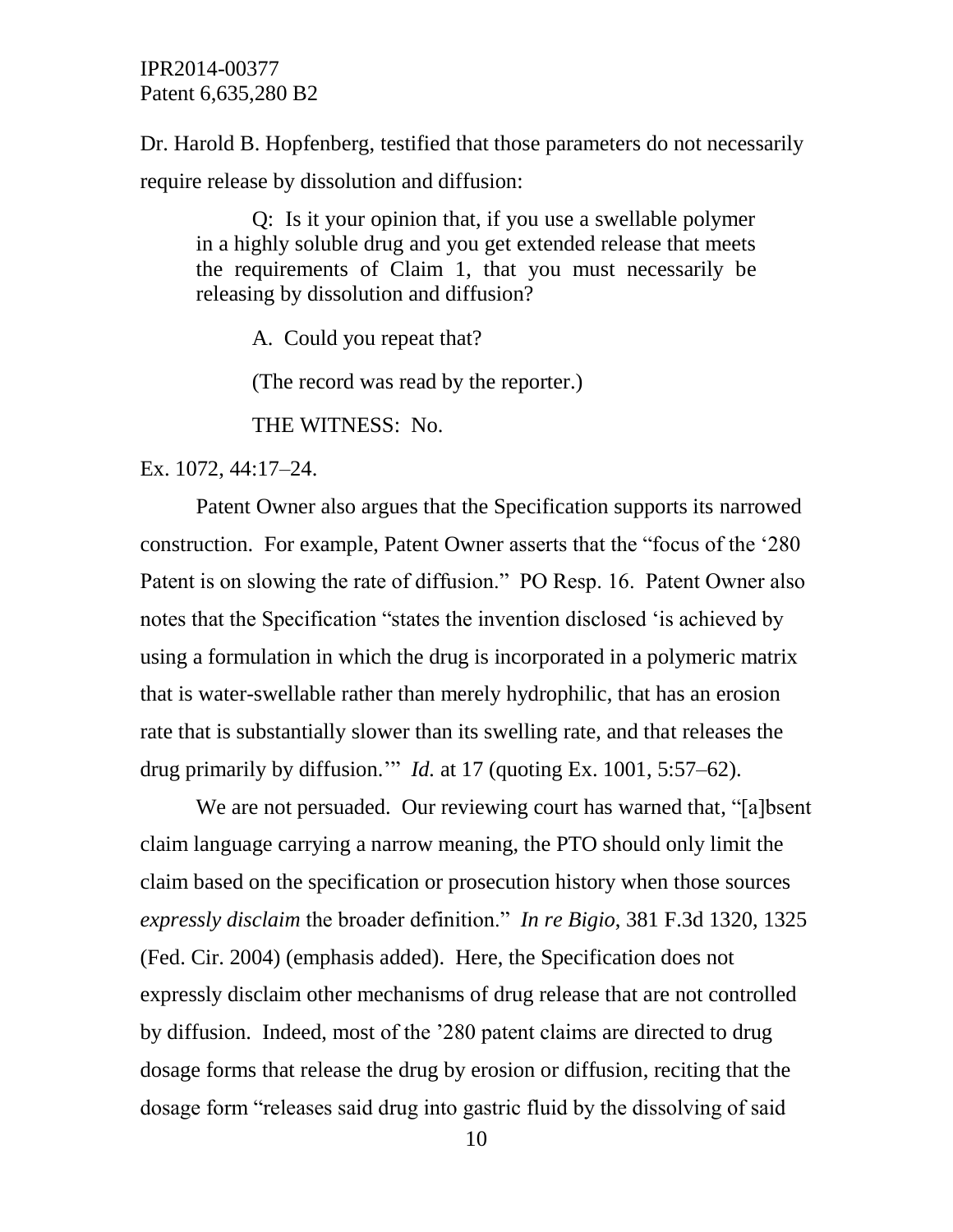drug by said gastric fluid and either erosion of said matrix or diffusion of said dissolved drug out of said matrix." Ex. 1001, claim 43; *see also*  independent claims 19, 22, 24, 27, 28, 29, 30, 32, 33, 34, 37, 38, 39, 40, 42, 44 (reciting similar "erosion or diffusion" limitations). Thus, to the extent Patent Owner asserts those claims have sufficient written description support, the '280 patent Specification clearly is not limited to dosage forms where drug release is controlled by the rate of diffusion.

Finally, our reviewing court "counsels the PTO to avoid the temptation to limit broad claim terms solely on the basis of specification passages." *Bigio*, 381 F.3d at 1325.Accordingly, while the Specification's "Summary of the Invention" may state that the drug formulation "releases the drug primarily by diffusion" (Ex. 1001, 5:56–62), we decline to import that limitation from the Specification. *See Bigio*, 381 F.3d at 1325 (affirming Board's construction that declined to limit "hair brush" to scalp hair brushes despite statements in the "Objects of the Invention").

Patent Owner alternatively argues that a person of ordinary skill in the art would have understood the plain and ordinary meaning of claim 1 to require that "dissolution liberates the drug molecule for release and subsequent diffusion controls the release of drug out of the matrix." PO Resp. 17–18. We are not persuaded. As explained above, nothing in the claim language requires that diffusion must control the release of the drug. And, contrary to Patent Owner's suggestion, the testimony by Petitioner's declarant, Dr. Roland Bodmeier, that drug "is released by diffusion" does not amount to an admission that drug release is *controlled* by the rate of diffusion. *See id.* Rather, Dr. Bodmeier's testimony is consistent with our interpretation of the plain and ordinary meaning of the claim.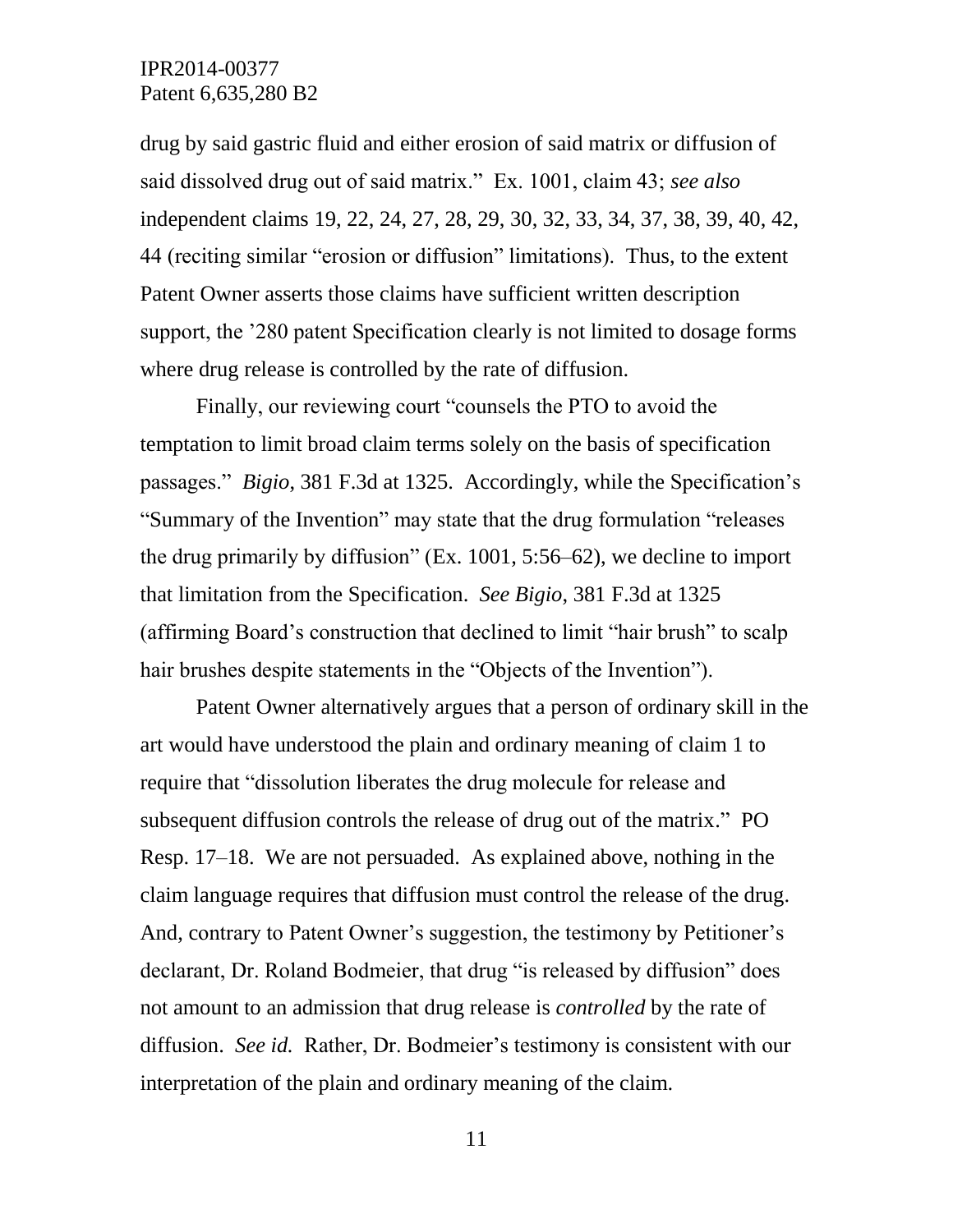Upon considering the parties' arguments and evidence, we determine that the broadest reasonable interpretation of "releases said drug . . . by the dissolution and diffusion of said drug out of said matrix" is "releases the drug by dissolution of the drug in the matrix followed by diffusion of the drug out of the matrix."

#### *B. Principles of Law*

To prevail in its challenges to the patentability of the claims, Petitioner must prove unpatentability by a preponderance of the evidence. 35 U.S.C. § 316(e); 37 C.F.R. § 42.1(d).

A patent claim is unpatentable under 35 U.S.C. § 103(a) if the differences between the claimed subject matter and the prior art are such that the subject matter, as a whole, would have been obvious at the time the invention was made to a person having ordinary skill in the art to which said subject matter pertains. *KSR Int'l Co. v. Teleflex Inc*., 550 U.S. 398, 406 (2007). The question of obviousness is resolved on the basis of underlying factual determinations, including: (1) the scope and content of the prior art; (2) any differences between the claimed subject matter and the prior art; (3) the level of skill in the art; and (4) objective evidence of nonobviousness. *Graham v. John Deere Co.*, 383 U.S. 1, 17–18 (1966).

"[A] patent composed of several elements is not proved obvious merely by demonstrating that each of its elements was, independently, known in the prior art." *KSR*, 550 U.S. at 418. "[I]t can be important to identify a reason that would have prompted a person of ordinary skill in the relevant field to combine elements in the way the claimed new invention does." *Id.* Moreover, a person of ordinary skill in the art must have had a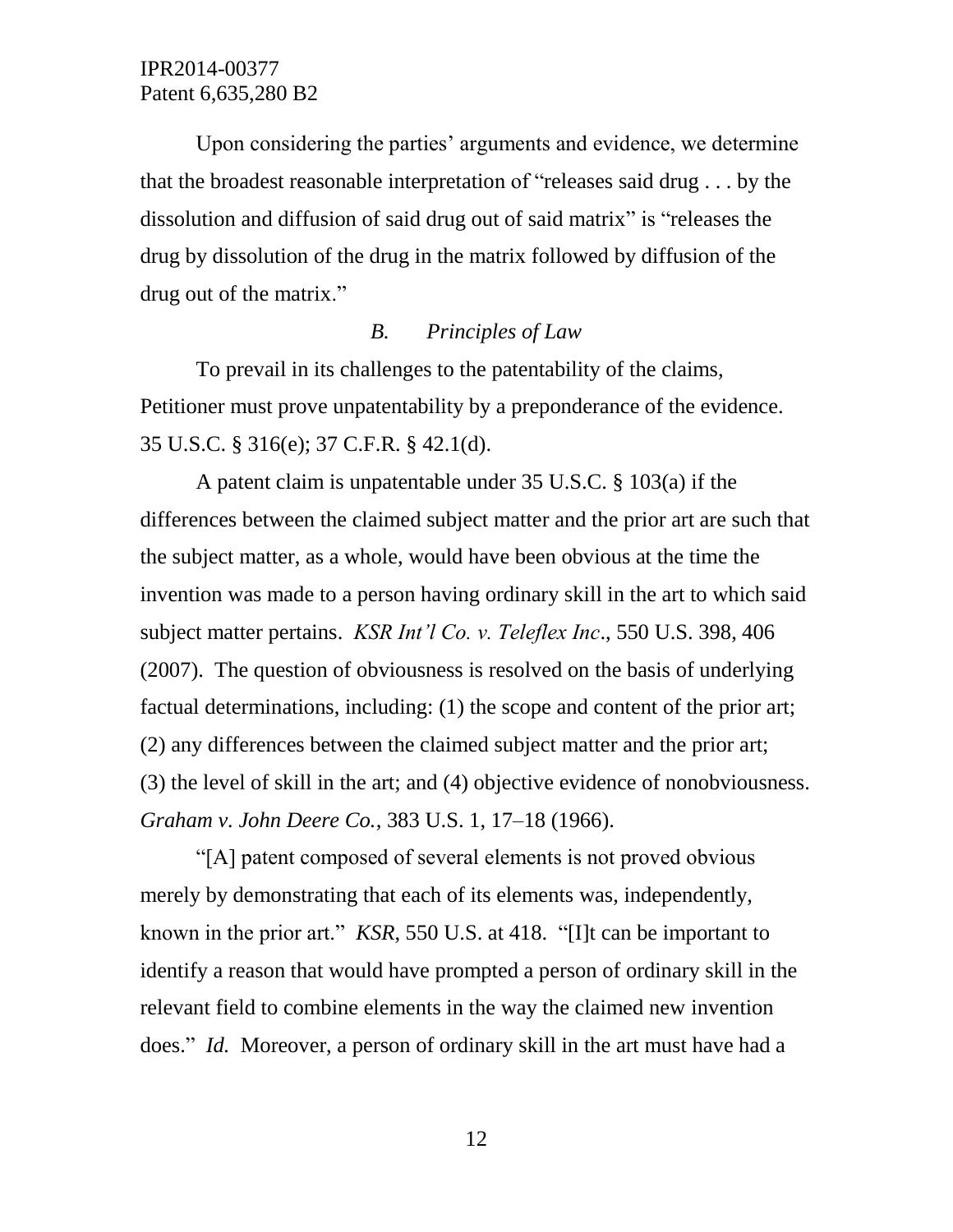reasonable expectation of success of doing so. *PAR Pharm., Inc. v. TWi Pharms., Inc.*, 773 F.3d 1186, 1193 (Fed. Cir. 2014).

We analyze the instituted grounds of unpatentability in accordance with the above-stated principles.

## *C. The '837 Patent Is Applicable Prior Art*

As an initial matter, Patent Owner asserts that the '837 patent—which is involved in every instituted ground of obviousness—is not applicable prior art to the product claims of the '280 patent.<sup>8</sup> PO Resp. 24. The '837 patent issued on December 10, 1996, to John W. Shell (the first-named inventor of the '280 patent), and is assigned to Patent Owner. Ex. 1010, cover page. Patent Owner argues that, as prior art under 35 U.S.C. § 102(e), the '837 patent cannot preclude patentability under 35 U.S.C. § 103(c). *Id.*

Section 103(c) states, in part:

 $\overline{a}$ 

(1) Subject matter developed by another person, which qualifies as prior art only under one or more of subsections (e), (f), and (g) of section 102 of this title, shall not preclude patentability under this section where the subject matter and the claimed invention were, at the time the claimed invention was made, owned by the same person or subject to an obligation of assignment to the same person.

35 U.S.C. § 103(c)(1). Patent Owner argues that the '837 patent "fails to invalidate the Product Claims of the '280 Patent because it has the same inventor as the '280 Patent and is assigned to Patent Owner Depomed." PO Resp. 24. In its Motion to Exclude, Patent Owner further argues that

<sup>&</sup>lt;sup>8</sup> The involved product claims of the '280 patent are claims 1, 8–10, 13–15, 45, and 46. Patent Owner admits that the '837 patent constitutes prior art under 35 U.S.C. § 102(b) with respect to method claim 43. *See* Tr. 75:15–21 (agreeing the method claims are entitled to a 1999 benefit date).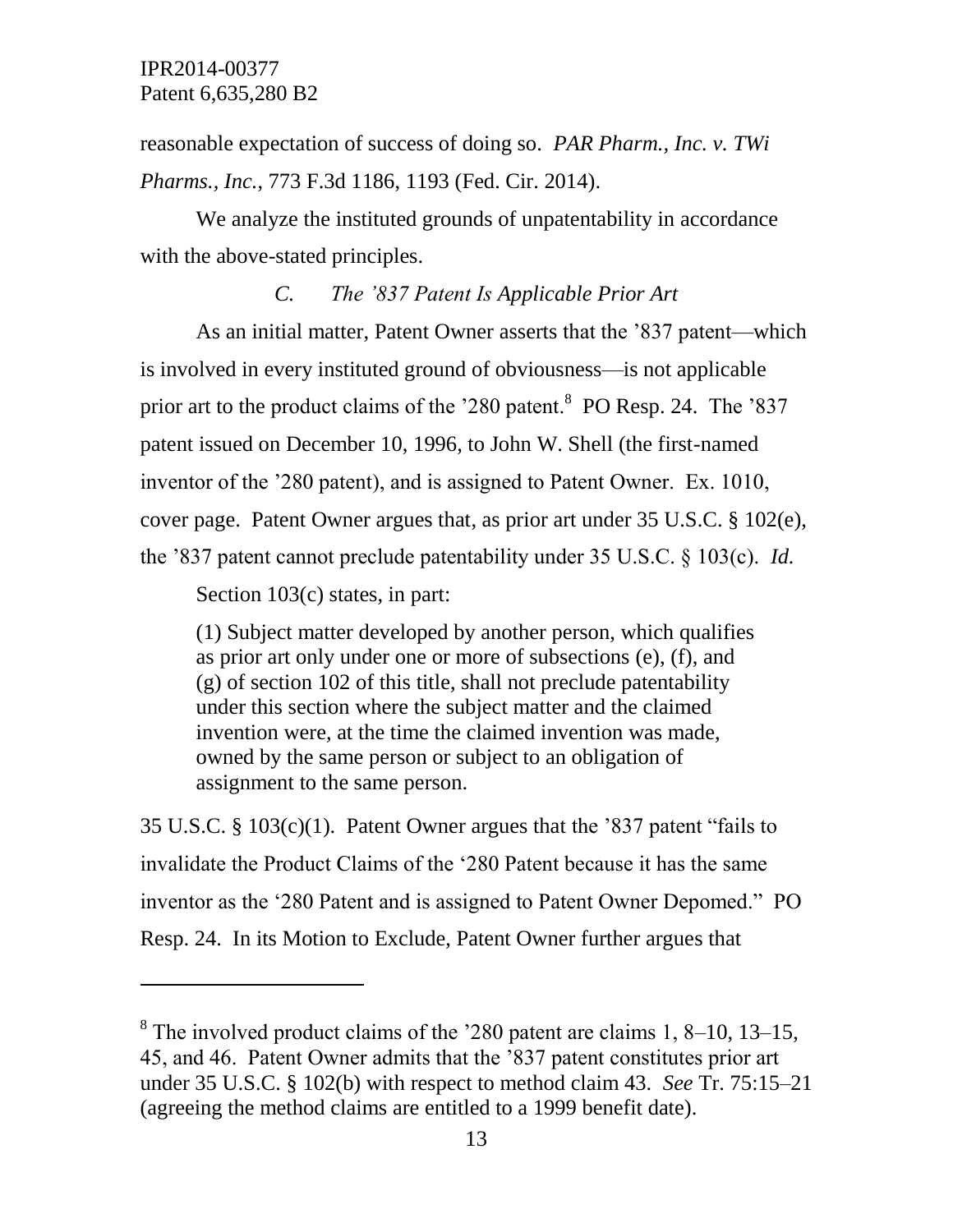because Petitioner did not assert that the '837 patent was prior art under any provision other than  $\S 102(e)$  with respect to the product claims,  $\S 103(c)$ acts to prevent the use of the '837 patent for showing unpatentability under § 103(a). Paper 48, 2–3.

In response, Petitioner argues that the '837 patent is also prior art under 35 U.S.C. § 102(a) because it issued before the '280 patent filing date and has different inventive entities. Pet. Reply. 2–3. Because § 103(c) does not apply to references that are § 102(a) prior art, Petitioner argues that the '837 patent is applicable prior art. *Id.*

Under  $\S$  103(c)(1), the '837 patent cannot preclude patentability unless it "qualifies as prior art *only* under one or more of subsections (e), (f), and (g) of section 102." 35 U.S.C.  $\S$  103(c)(1) (emphasis added). As noted by Petitioner, the '837 patent is also prior art under 35 U.S.C. § 102(a). Patent Owner does not dispute this. Thus, the plain language of  $\S 103(c)(1)$ suggests that the '837 patent is applicable as  $\S 102(e)$  prior art for purposes of obviousness. Patent Owner's complaint that the Petition did not identify the '837 patent as  $\S$  102(a) prior art is immaterial to whether the reference, in fact, qualifies as  $\S 102(a)$  prior art. Petitioner's reliance on the '837 patent as §102(e) art in the Petition was sufficient to place Patent Owner on full and fair notice that Petitioner was applying the reference in the grounds. Patent Owner does not persuade us that the alleged misidentification in any way prejudiced Patent Owner's defense of its interests in this proceeding. Under these circumstances, we are not persuaded by Patent Owner's argument that we should exclude the '837 patent from the challenges asserted in this proceeding.

We now address the substantive challenges to the instituted claims.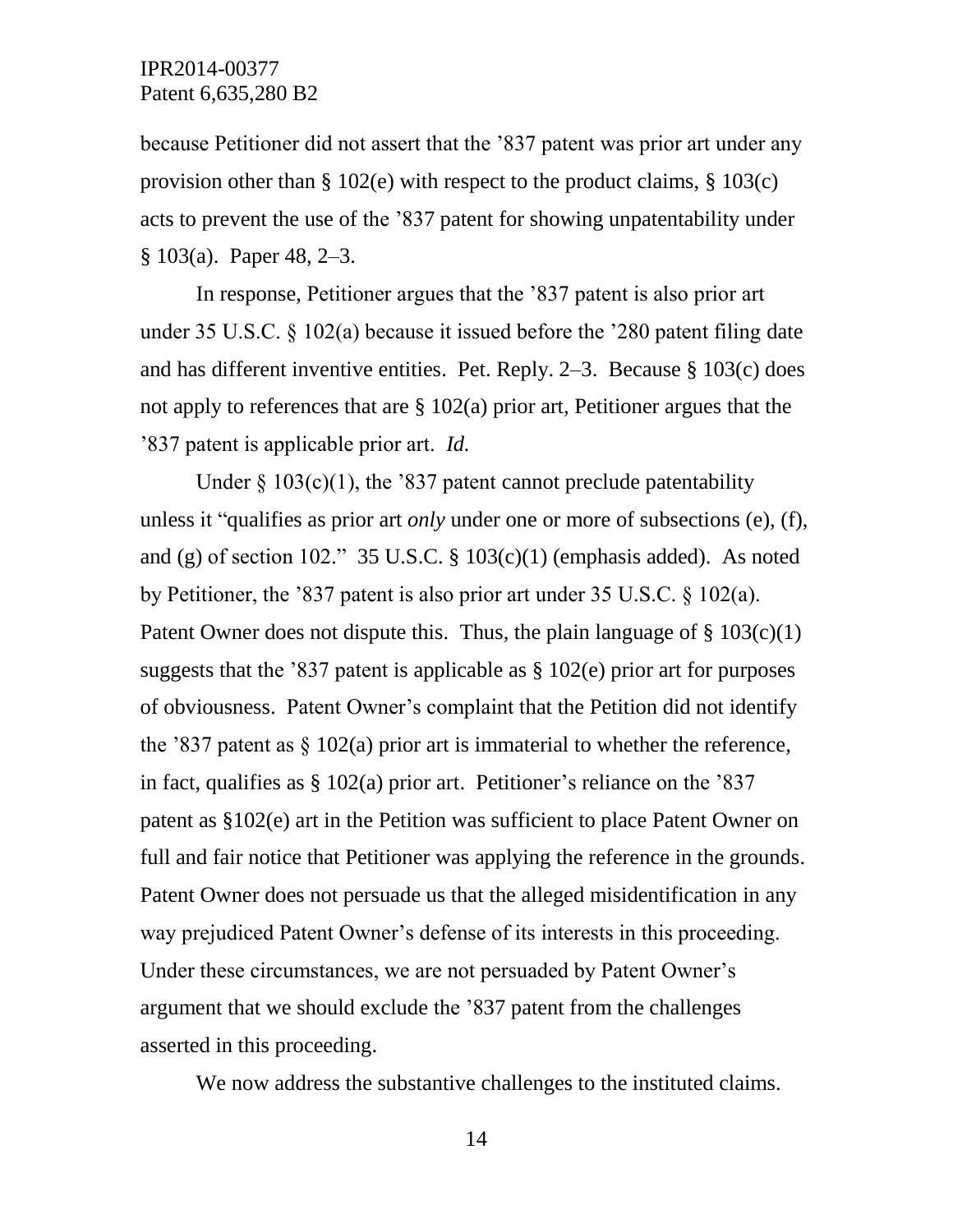### *D. The Level of Ordinary Skill in the Art*

In large part, the parties agree as to the level of ordinary skill in the art. Pet. 10; PO Resp. 11. Both agree that a person of ordinary skill in the art would be a person with a Ph.D. degree in at least pharmaceutical science, chemistry, or chemical engineering along with at least two years of industry experience in the development of controlled-release oral dosage forms. Pet. 10; PO Resp. 11. Both also agree that a person of ordinary skill in the art may have an equivalent level of skill through similar education, training, and industry experience. Pet. 10; PO Resp. 11. In light of the parties' agreement, we adopt that description of the level of ordinary skill in the art for purposes of this proceeding.

## *E. Obviousness over Baveja, the '837 Patent, and the '548 Patent*

Petitioner asserts that claims 1, 8, 9, 13–15, 45, and 46 of the '280 patent are unpatentable as obvious over Baveja, the '837 patent, and the '548 patent. Pet. 32–44; Pet. Reply 3–10. Petitioner relies on the Declaration of Dr. Bodmeier. Ex. 1016 ¶¶ 121–37. Patent Owner disagrees with Petitioner's assertions (PO Resp. 29–42), relying on the Declaration of Dr. Hopfenberg (Ex. 2010 ¶¶ 164–78).

### *1. Baveja (Ex. 1008)*

Baveja discloses a dosage form comprised of a swellable hydrophilic matrix that exhibits zero-order (i.e., constant) release of a drug. Ex. 1008, Summary. Baveja uses β-adrenergic blockers propranolol hydrochloride, alprenolol hydrochloride, and metoprolol tartrate as model drugs. *Id.* at 40. Baveja describes tablets with different ratios of HPMC, sodium carboxymethylcellulose ("Na CMC"), and drug, which are then subjected to an in vitro dissolution study. The in vitro dissolution study involves placing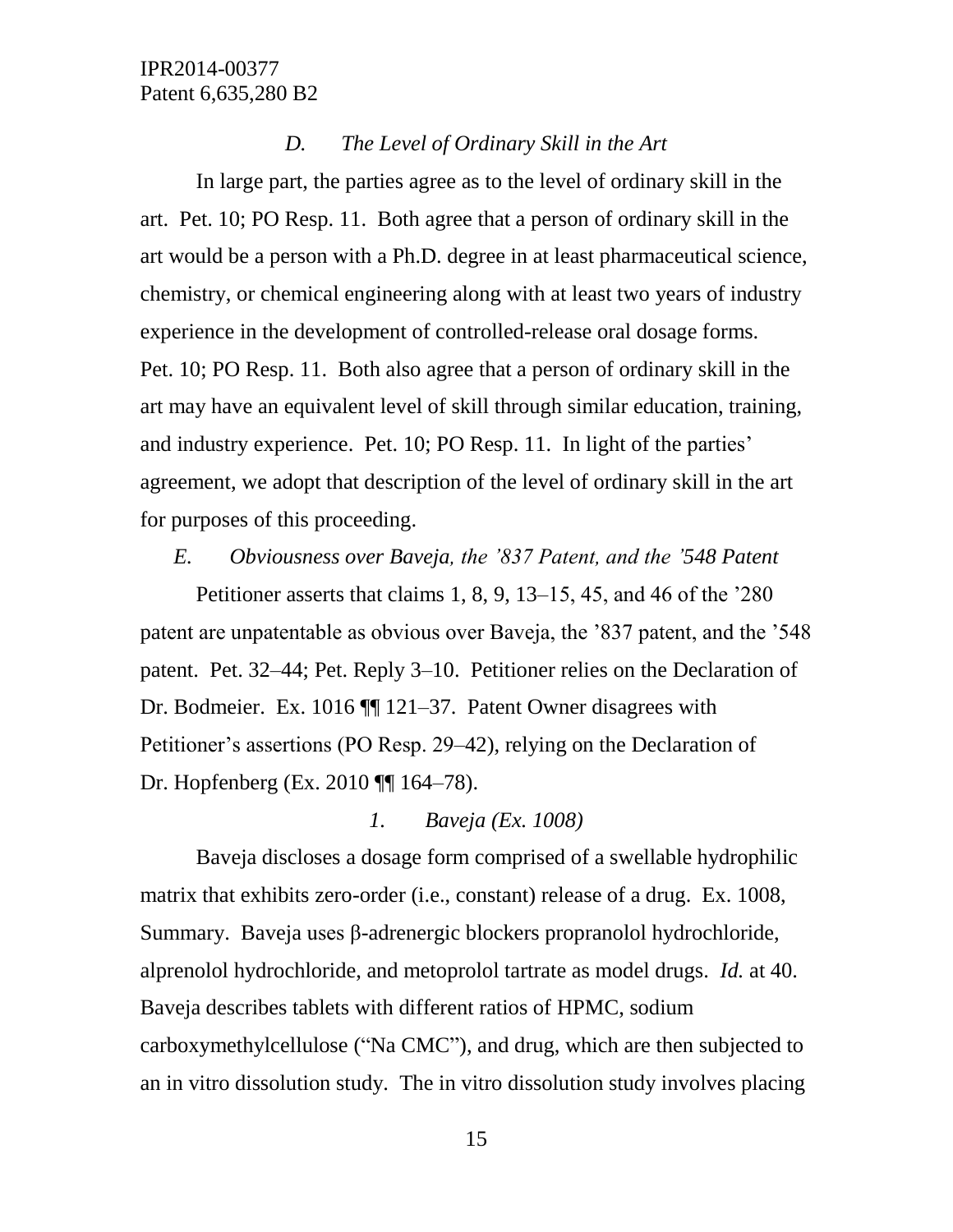the tablets into a dissolution rate test apparatus with diluted HCl (pH 3.0) for three hours and then in 0.2 M phosphate buffer (pH 7.4) for another 9 hours. *Id.*

The results of the dissolution studies for tablets formed from just HPMC and drug are shown in Figures 1–3. For example, Figure 2 is reproduced below:



Fig. 2. Release of metoprolol tartrate (cumulative percent) as a function of time from tablets containing drug: HPMC in the ratios given.

Figure 2 illustrates the cumulative percent of metoprolol tartrate released as a function of time from tablets containing metoprolol tartrate and HPMC in the ratios shown. *Id.* at 41.

As explained by Baveja, the rate of release of the tablets made of drug and HPMC decreases with time, which may be due to "an increase in diffusional path length for the drug[,] which in turn may be due to slower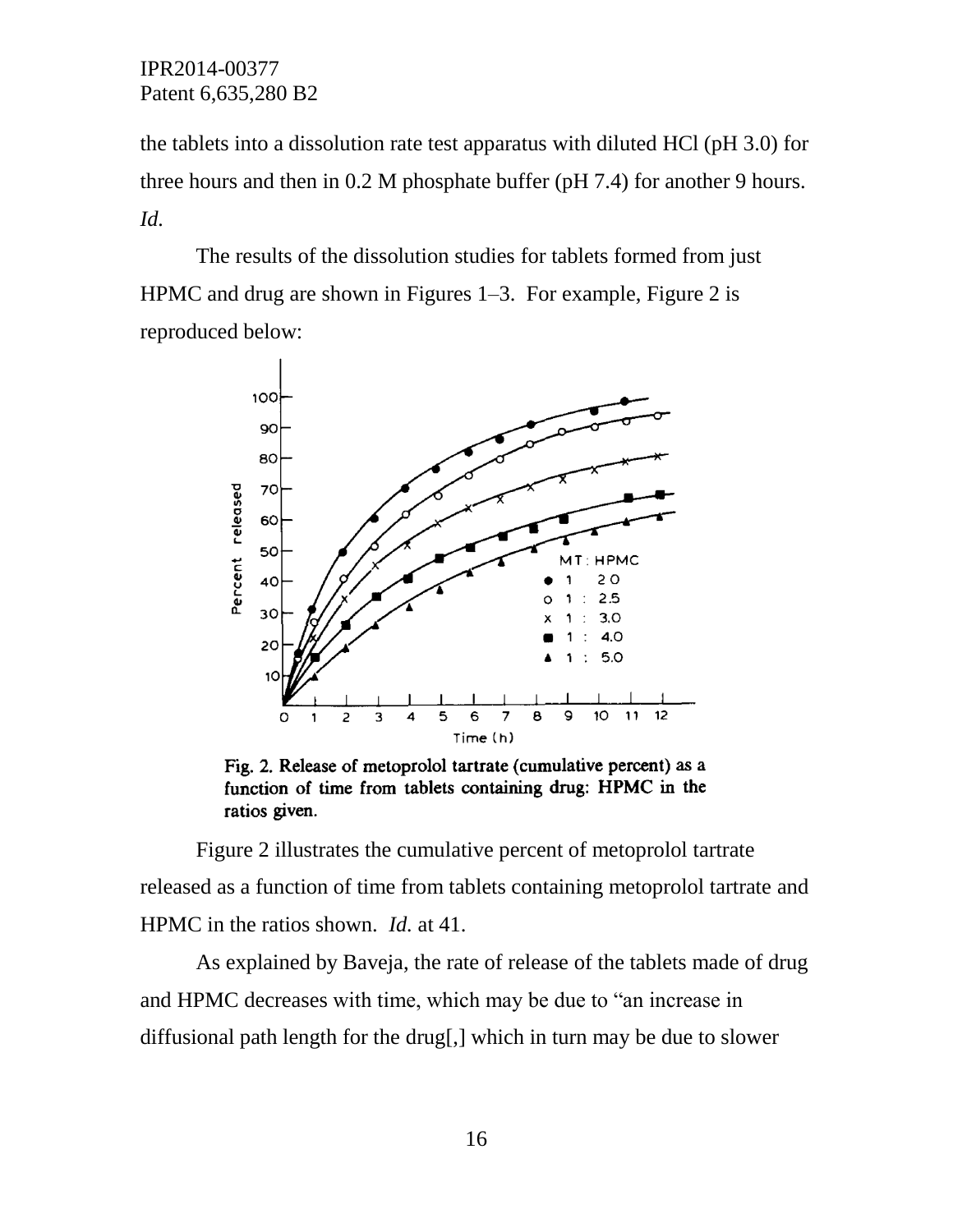erosion rate of the rubbery layer and faster advancement of swelling front into the glassy polymer." *Id.*

Baveja also describes tablets formed from HPMC, Na CMC, and drug in varying amounts that exhibit a nearly zero-order rate of release. *Id.*, Abstract.

### *2. The '837 Patent (Ex. 1010)*

The '837 patent relates to the field of alkyl-substituted cellulose-based sustained-release drug dosage forms. Ex. 1010, 1:17–19. Specifically, the dosage form disclosed in the '837 patent comprises a plurality of solid particles of a drug dispersed within a non-crosslinked alkyl-substituted cellulose that "swells unrestricted dimensionally via imbibition of water from gastric fluid to increase the size of the particles to promote gastric retention of the pellets in fed-mode induced patients." *Id.* at 1:58–65. The '837 patent teaches that the particles will normally swell to a size of about 6 to 18 mm. *Id.* at 5:8–12. According to the '837 patent specification, the dosage form is particularly useful for delivering drugs in a sustained manner within the stomach. *Id.* at 2:39–43.

The '837 patent also discloses drug release experiments using drug dosage forms comprised of hydroxypropylcellulose ("HPC") and aspirin ("ASA"). *Id.* at 7:25–57. The results of the drug release experiments, which were performed in simulated gastric fluid, are shown in Figure 1, which is reproduced below.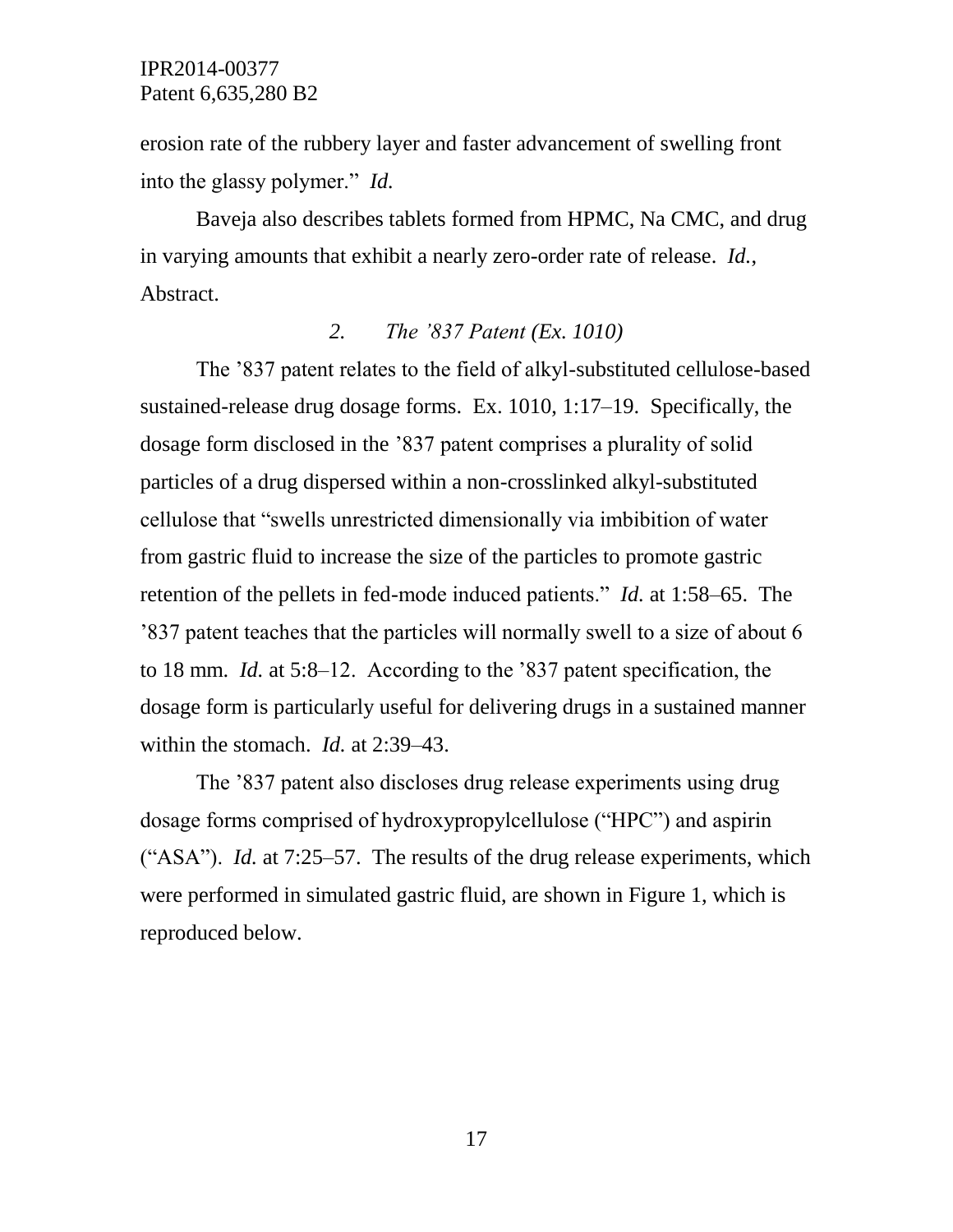Fig.  $1$ 



Figure 1 depicts the percentage of aspirin released over time for the various drug formulations tested, including conventional aspirin without HPC. *Id.* at 7:47–52. The release of aspirin was measured at various intervals up to seven hours. *Id.*

## *3. The '548 Patent (Ex. 1017)*

The '548 patent issued on October 3, 1989, and relates to a controlledrelease dosage form comprising a drug and at least two different cellulose ethers. Ex. 1017, 1:12–16. According to the '548 patent specification, "[an] object of the present invention is to provide a dosage form of delivering a drug in the gastrointestinal tract that substantially avoids a premature disintegration." *Id.* at 3:1–4. The '548 patent specification also states that the disclosed invention "delivers a drug at a rate of dosage form release that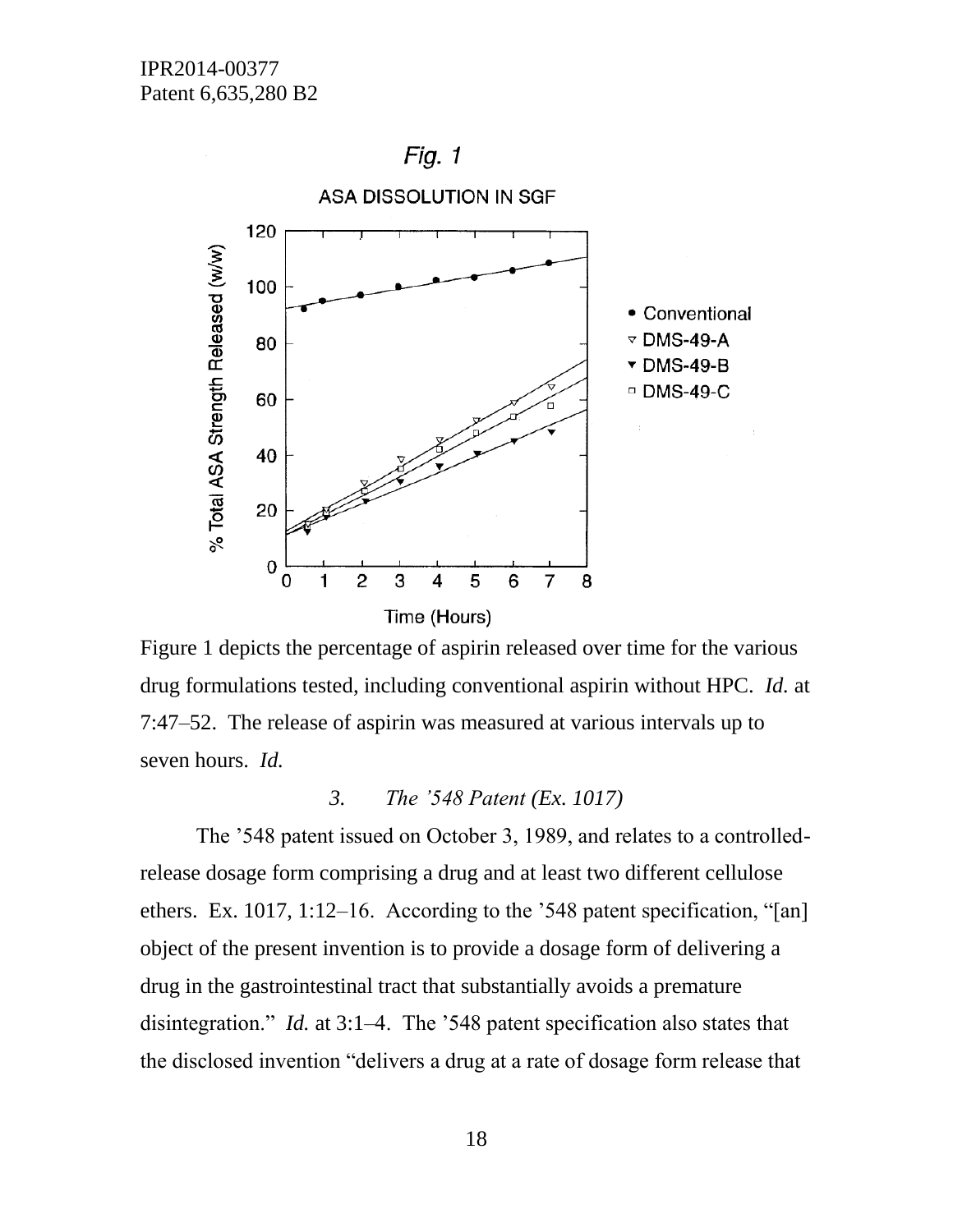corresponds to the rate of change of the integrity of the dosage form over a prolonged period of at least eight hours." *Id.* at 3:4–7.

Moreover, the dosage form uses cellulose ethers, which swell extensively when hydrated and lessens direct drug contact with mucosal tissues. *Id.* at 11:23–26. The drug delivery matrix is suitable for gastric retention over the releasing lifetime of the dosage system. *Id*. at 10:65–68. Furthermore, "when all the drug is released, the system bioerodes into innocuous particles and dissolved polymers that pass from the gastrointestinal tract." *Id.* at 10:68–11:3.

## *4. Analysis*

Petitioner asserts that claims 1, 8, 9, 13–15, 45, and 46 of the '280 patent are unpatentable as obvious over Baveja, the '837 patent, and the '548 patent. We have reviewed the arguments and evidence presented by both parties, and we are not persuaded that Petitioner has shown by a preponderance of the evidence that the claims would have been obvious over the cited references.

Petitioner argues that "[t]he only difference between the disclosure in Baveja and claim 1, is that Baveja does not expressly disclose certain inherent properties and release characteristics of its formulations." Pet. 32– 33. Specifically, Petitioner asserts that two limitations of claim 1 are disclosed inherently, not expressly, in Baveja: (1) "dosage form being one that when swollen in a dimensionally unrestricted manner as a result of imbibition of water is of a size exceeding the pyloric diameter in the fed mode to promote retention in the stomach during said fed mode" (i.e., the "swelling" limitation) (Pet. 35–36); and (2) "remains substantially intact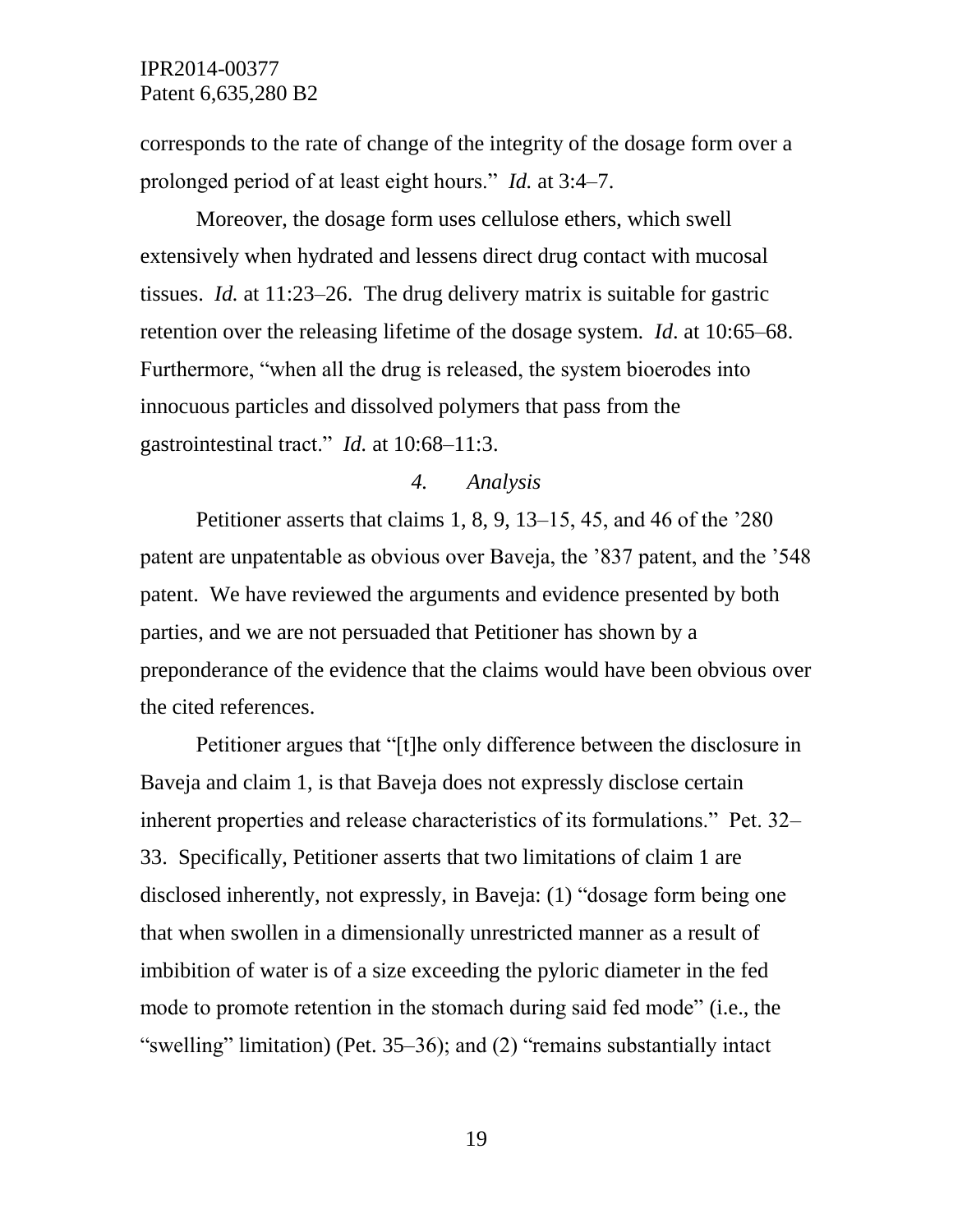until substantially all of said drug is released" (i.e., the "substantially intact" limitation) (*id.* at 36).

Looking first at the limitations that Petitioner contends are expressly disclosed, Patent Owner disagrees with Petitioner's contentions, arguing that Baveja also does not disclose, either expressly or inherently, drug release by "dissolution and diffusion." PO Resp. 30–32. Indeed, Patent Owner contends that Baveja actually teaches away from drug release by dissolution and diffusion because it describes the dosage form relied upon by Petitioner as having a "major disadvantage" because it does not exhibit zero-order release. *Id.* (citing Ex. 1008, 40). We find, however, that Baveja teaches "dissolution and diffusion" expressly when it states that "Figs. 1–3 reveal that the rate of release decreased with time and this may be due to an increase in diffusional path length for the drug which in turn may be due to slower erosion rate of the rubbery layer and faster advancement of swelling front into the glassy polymer." Ex. 1008, 41. Moreover, the fact that Baveja may prefer dosage forms that exhibit zero-order release, over those that do not, does not teach away from the claimed invention. *See In re Mouttet*, 686 F.3d 1322, 1334 (Fed. Cir. 2012) ("This court has further explained that just because better alternatives exist in the prior art does not mean that an inferior combination is inapt for obviousness purposes.").

For the remaining limitations of claim 1 that Petitioner contends are expressly disclosed, based on the evidence presented, we are persuaded that Petitioner has established that Baveja teaches those limitations expressly. Pet. 16–18; Ex. 1016 ¶¶ 74–76, 83–86. We further agree with Petitioner that Baveja does not expressly disclose the "swelling" limitation and the "substantially intact" limitation. *See* Pet. 16–18.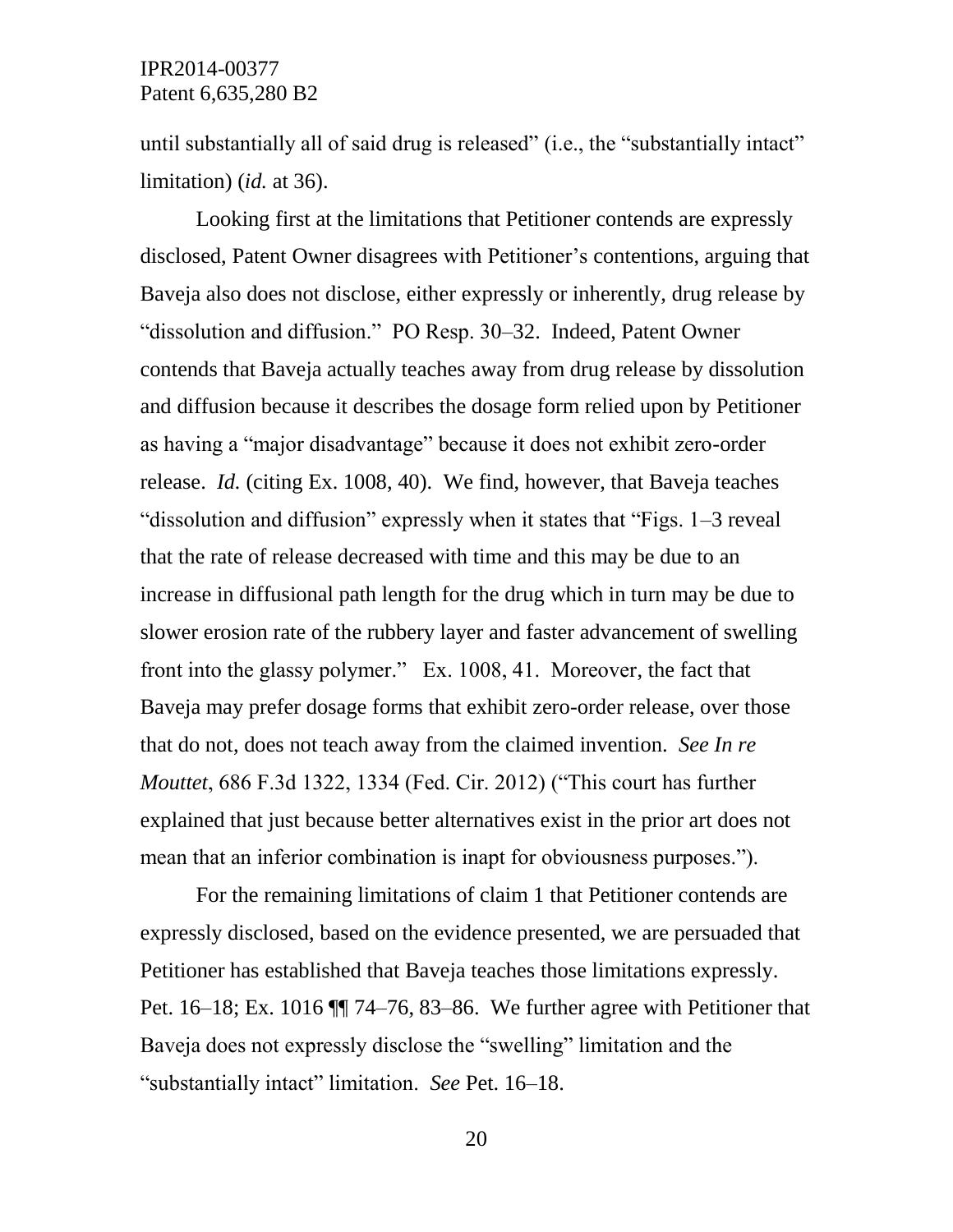Petitioner, however, asserts that Baveja inherently teaches the "swelling" and "substantially intact" limitations. Pet. 35–36. To prove inherency, Petitioner must establish that "the missing descriptive matter is necessarily present in the thing described in the reference." *In re Robertson*, 169 F.3d 743, 745 (Fed. Cir. 1999). We are not persuaded that Petitioner has met this test for either limitation.

Regarding the "swelling" limitation, Petitioner asserts that Baveja discloses a tablet that is 11 mm in diameter prior to imbibition of water and contains 25% alprenolol HCl and 75% HPMC. Pet. 16–17 (citing Ex. 1016 ¶ 78); *see* Ex. 1008, Fig. 1. Petitioner concludes that Baveja inherently discloses a dosage form that swells in a dimensionally unrestricted manner to a size exceeding the pyloric diameter and that will promote retention in the stomach during the fed mode. Pet. 35 (citing Ex. 1016 ¶ 123). Petitioner bases its argument in part on the '280 patent Specification's disclosure that "[p]articles exceeding about 1 cm in size are thus retained in the stomach for approximately 4 to 6 hours." Ex. 1001, 12:1–3. Although Baveja does disclose a "swelling front" (Ex. 1008, 41), we are not persuaded that Petitioner has shown sufficiently that Baveja inherently teaches the entirety of the "swelling" limitation. Specifically, we are not persuaded that Petitioner has shown that Baveja necessarily teaches swelling in a "dimensionally unrestricted manner to a size exceeding the pyloric diameter" or that "will promote retention in the stomach during the fed mode." PO Resp. 37–39. As Patent Owner asserts, Baveja discloses only a single dimension of the dosage form—the diameter—and is silent as to the thickness of the dosage form. *Id.* at 37; Ex. 2010 ¶ 111.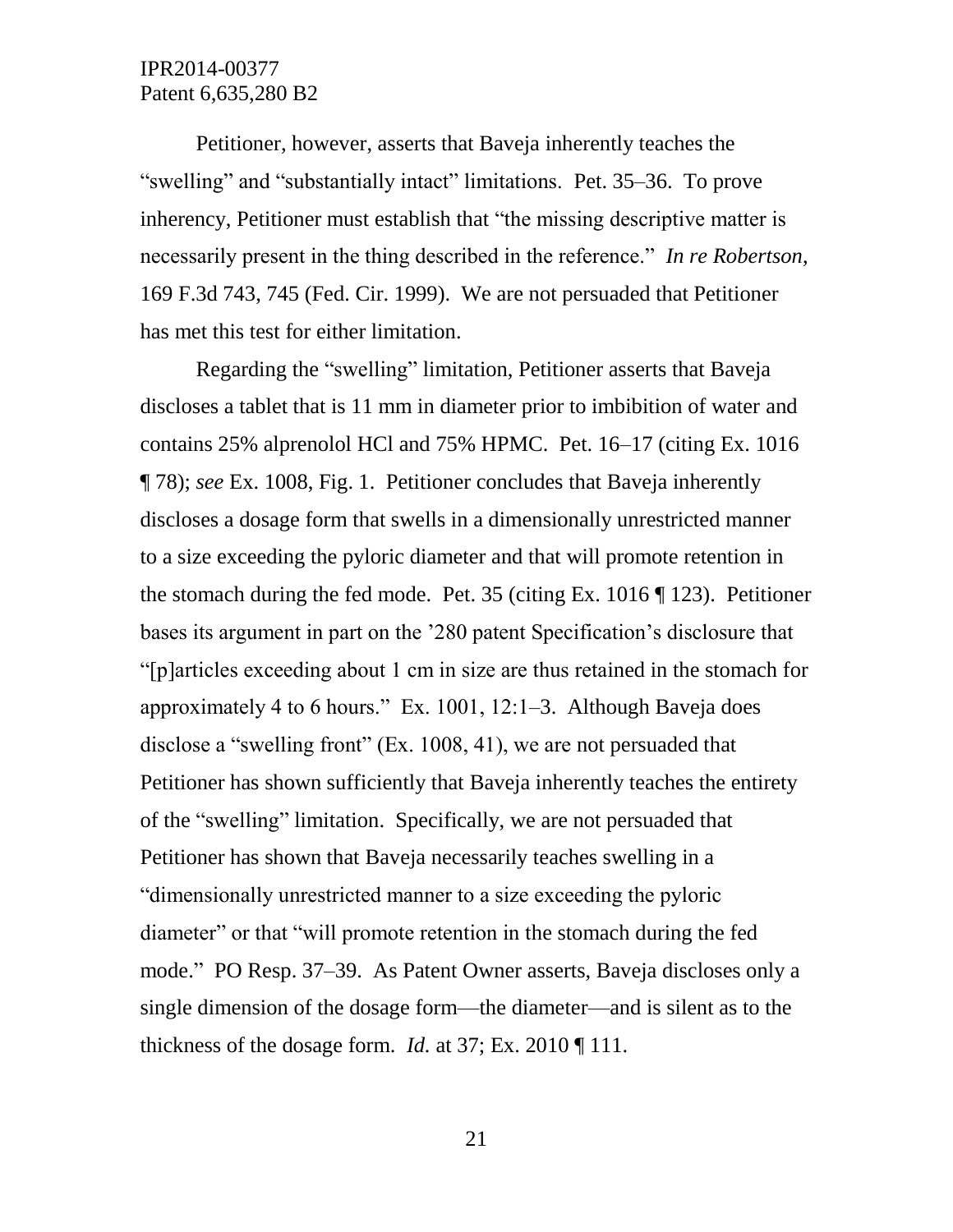As for the "substantially intact" limitation, Petitioner argues that Baveja's formulation would inherently remain substantially intact. Pet. 36. As support, Petitioner relies on both the testimony of Dr. Bodmeier and the test results of Dr. Kinam Park. *Id.* According to Petitioner, Dr. Park recreated two formulations in Baveja to determine the release kinetics and swelling properties of the dosage forms. Pet. 19. As explained in our Decision to Institute, however, because Dr. Park did not provide evidence of a positive control, we cannot conclude with sufficient certainty that Dr. Park's dosage forms were, in fact, the same dosage forms disclosed by Baveja. Dec. Inst. 11. During oral argument, Petitioner accepted our finding. Tr. 29:21–22 ("We accept the Board's conclusion regarding the prior test results . . . ."). And, as explained in our Decision to Institute, we do not give persuasive weight to Dr. Bodmeier's unsupported opinion that the Baveja tablets will remain substantially intact. Dec. Inst. 11–12. Accordingly, we are not persuaded that Baveja inherently teaches the "substantially intact" limitation.

Petitioner provides, however, alternative sources for teaching these two limitations missing from Baveja. First, Petitioner asserts that the '837 patent discloses expressly the "swelling" and "substantially intact" limitations. Pet. 37–38. We agree. The '837 patent discloses that the dosage form "swells unrestricted dimensionally via imbibition of water from gastric fluid to increase the size of the particles to promote gastric retention of the pellets in fed-mode induced patients." Ex. 1010, 1:62–66. The '837 patent also discloses that the drugs are dispersed in the "selected alkylsubstituted cellulose such as hydroxyethylcellulose or hydroxy propylcellulose," and that "because these polymers dissolve very slowly in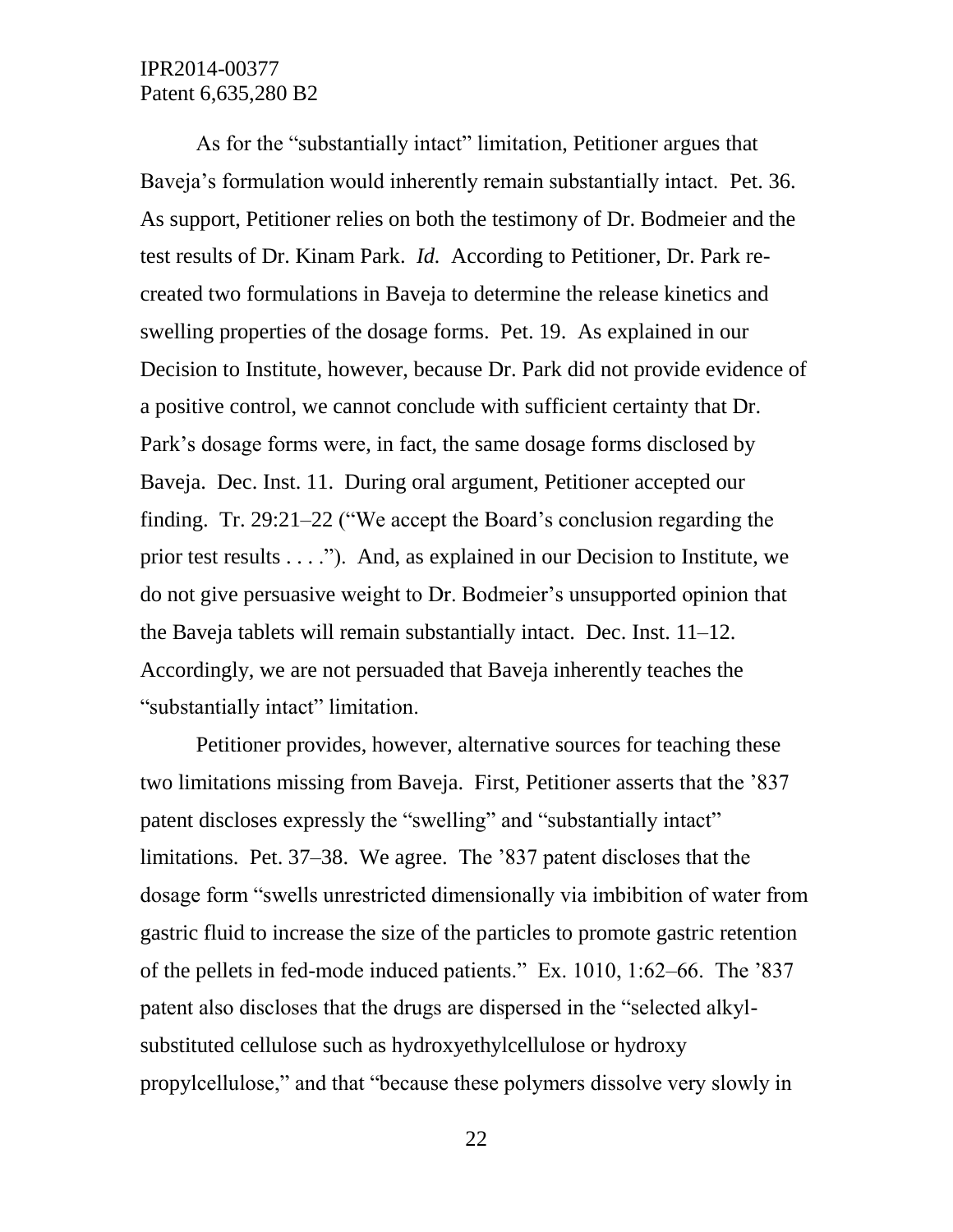gastric fluid, the particles maintain their integrity over at least a substantial portion (i.e., at least about 90% and preferably over 100% of the intended dosing period)." *Id.* at 4:31–46.

Second, Petitioner asserts that the '548 patent teaches the "swelling" and "substantially intact" limitations. Pet. 41. We are not persuaded, however, that the cited portions of the '548 patent teach or suggest either of these limitations. For example, as Patent Owner notes (PO Resp. 39), Petitioner points to nothing in the '548 patent that suggests the dosage form swells in a "dimensionally unrestricted manner" to a size exceeding the pyloric diameter "in fed mode," as required by the "swelling" limitation. Nor are we persuaded that the '548 patent's teaching that the dosage form "exhibit[s] better mechanical integrity" teaches or suggests a dosage form that remains "substantially intact," as defined by the Specification, particularly in light of the '548 patent's disclosure of drug release by erosion. *See* Ex. 1017, 3:1–7 (describing drug release at a rate that "corresponds to the rate of change of the integrity of the dosage form over a prolonged period of at least eight hours").

Notwithstanding our findings with respect to the '548 patent, we are persuaded that Petitioner has established that each limitation of claim 1 was known in the art, as evidenced by the teachings of Baveja and the '837 patent. A patent, however, "is not proved obvious merely by demonstrating that each of its elements was, independently, known in the prior art." *KSR*, 550 U.S. at 418. Petitioner must also show that there was a reason to combine those elements to achieve the claimed invention with a reasonable expectation of success. *See PAR Pharm.*, 773 F.3d at 1193. To make that determination, we can look to "interrelated teachings of multiple patents; the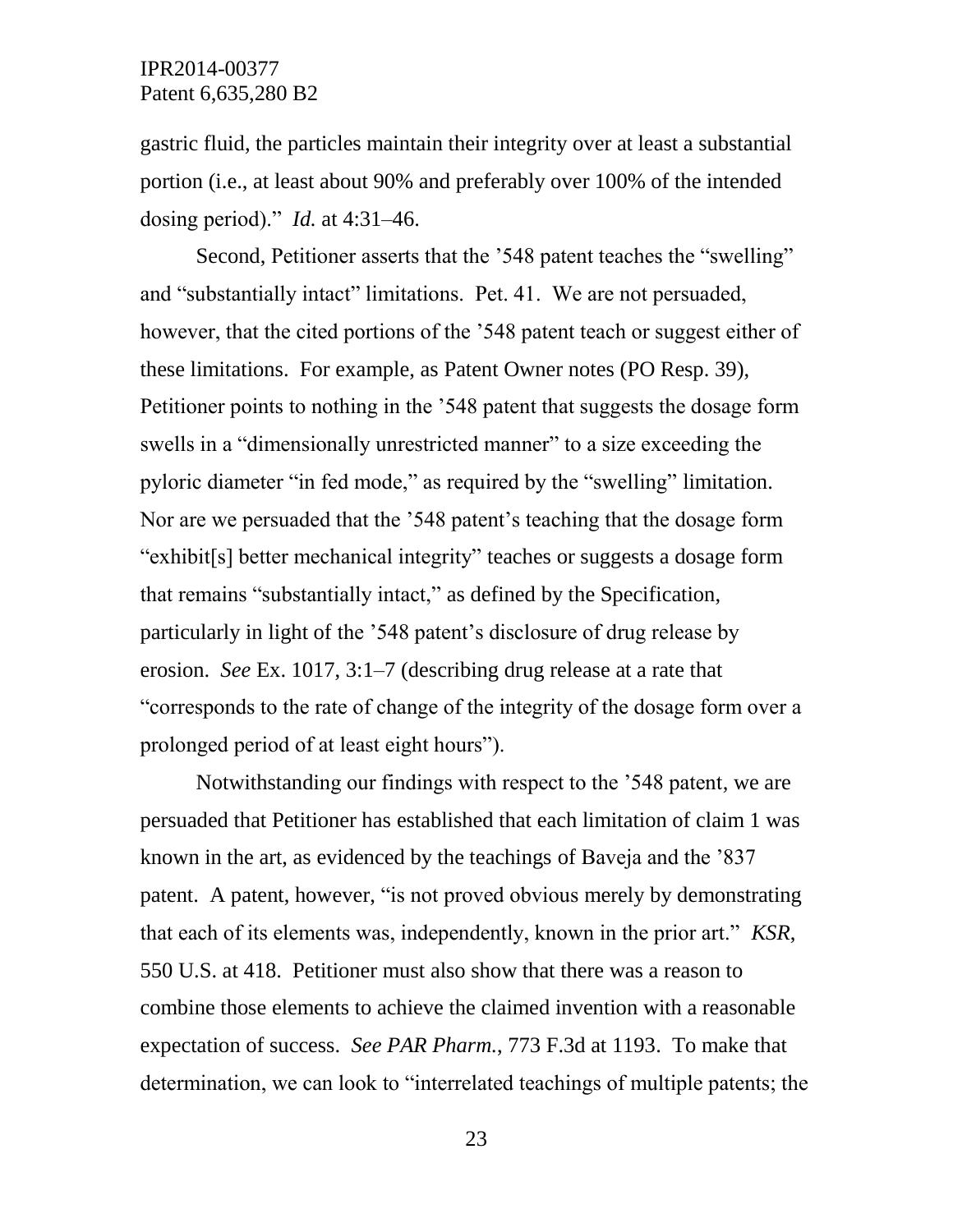l

effects of demands known to the design community or present in the marketplace; and the background knowledge possessed by a person having ordinary skill in the art." *Id.* We can also look to the nature of the problem to be solved. *In re Gartside*, 203 F.3d 1305, 1319 (Fed. Cir. 2000) (holding that suggestion to combine "may come from, *inter alia*, the teachings of the references themselves and, in some cases, from the nature of the problem to be solved"). After considering the parties' arguments and evidence, however, we are not persuaded that Petitioner has made a sufficient showing that a person of ordinary skill would have combined the teachings in the manner contended by Petitioner.

Petitioner argues that a person of ordinary skill in the art would have been led to combine the teachings of Baveja and the '837 patent for several reasons. <sup>9</sup> Pet. 38 (citing Ex. 1016 ¶127, 131). First, Petitioner argues that the references have interrelated teachings. According to Petitioner, both references are directed to controlled-release dosage forms that contain HPMC with similar drug-to-polymer weight ratios. *Id.*; Ex. 1016 ¶ 127. For example, claim 1 of the '837 patent recites a drug to polymer ratio of about 1:9 to 9:1. Ex. 1010, claim 1. Baveja's matrix contains a drug-to-polymer ratio that falls within the weight ratio range claimed by the '837 patent. Pet. 38 (citing Ex. 1008, Figs. 1 and 2); Ex. 1016 ¶ 127. Moreover, Petitioner argues that both references teach drug formulations for high

<sup>&</sup>lt;sup>9</sup> Petitioner also argues that a person of ordinary skill in the art would have been motivated to combine Baveja and the '548 patent to achieve the claimed invention. Pet. 41–42. Because we are not persuaded that the '548 patent teaches the "swelling" and "substantially intact" limitations, we do not address further the proposed combination of Baveja and the '548 patent.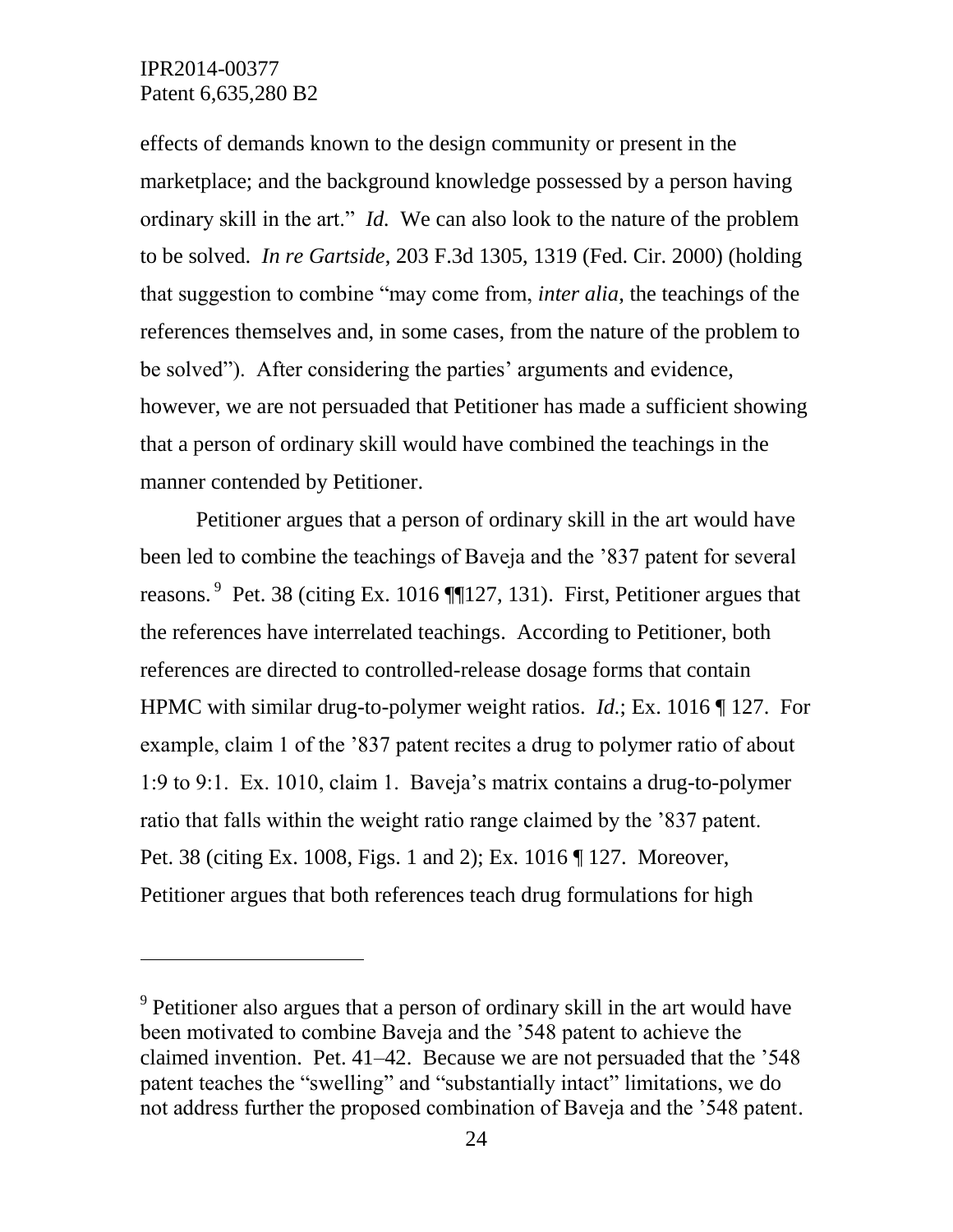solubility drugs. Pet. 38; Ex. 1016 ¶ 128. Petitioner and its declarant, Dr. Bodmeier, assert also that "the advantages of formulations retained in the stomach and techniques for creating swellable polymer formulations retained in the stomach, were well known by a [person of ordinary skill in the art]." Pet. 36; Ex. 1016 ¶¶ 123, 51–57. Petitioner then concludes that "it would be natural for a POSA to combine the teachings of these two references to arrive at the formulation in claim 1 of the '280 patent." Pet. 39; Ex. 1016 ¶ 128.

Second, Petitioner argues that a person of ordinary skill in the art would have a reason to combine Baveja and the '837 patent given the nature of the problem to be solved: "to formulate a swellable, controlled release oral dosage form for releasing a high solubility drug with particular release kinetics and that will remain substantially intact and be retained in the stomach during the fed mode." Pet. 41 (citing Ex. 1016 ¶ 131). As such, Petitioner argues that a person of ordinary skill in the art reading Baveja would look to the '837 patent "to confirm that the same polymer will in fact be retained in the stomach and remain substantially intact." *Id.* (citing Ex. 1016 ¶ 131).

In response, Patent Owner argues that Petitioner has failed to demonstrate a motivation to combine the cited references with a reasonable expectation of success. Patent Owner challenges Dr. Bodmeier's statement that it would be "natural" to combine Baveja and the '837 patent. PO Resp. 40. According to Patent Owner, Dr. Bodmeier fails to provide any substantive evidence to support his testimony that it would take him "a week" to come up with the claimed invention. *Id.* at 41 (quoting Ex. 2018, 80:19–81:8). In contrast to Dr. Bodmeier's testimony, Patent Owner notes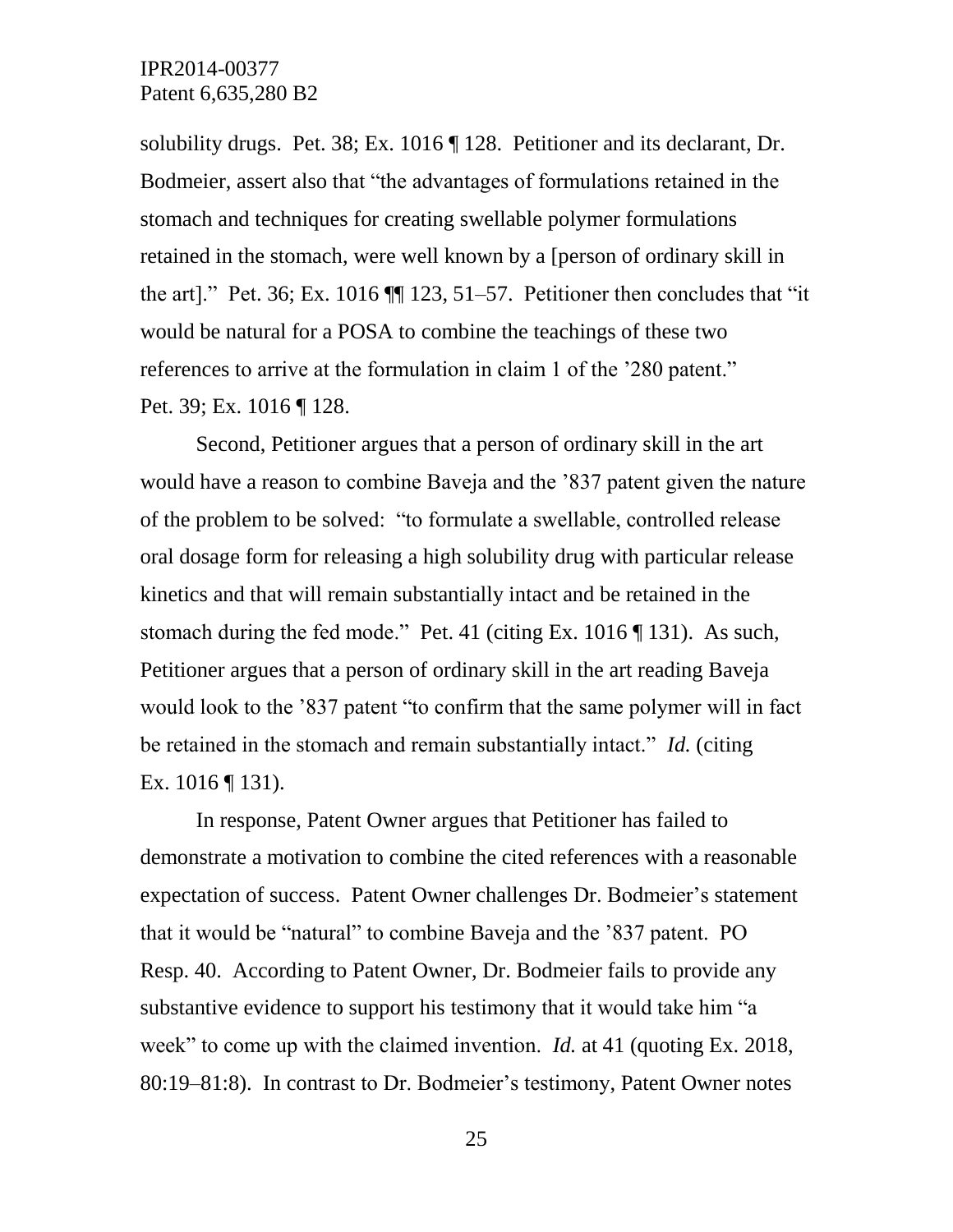that Jenny-Louie Helm, an inventor of the '280 patent ("Inventor Helm"), testified that it "took years of research and testing in the laboratory to manipulate different variables, such as type of polymer, molecular weight, particle size, dosage size, matrix chemical structure, and manufacturing processes, to come up with the claimed inventions." *Id.*; Ex. 2016 ¶ 21 (Helm Decl.) ("It took me three years testing various polymers with guidance of Dr. Shell to achieve the Captopril formulation that contained the aspects of the claims of the '475 and '280 Patents."). Consistent with Inventor Helm's testimony, Patent Owner asserts that its declarant, Dr. Hopfenberg, testified that a person of ordinary skill in the art would not have reasonably expected to successfully achieve the claimed invention given that a "vast array of structural considerations affect polymer and matrix properties." PO Resp. 42 (citing Ex. 2010 ¶ 59).

On the record developed at trial, we are not persuaded that Petitioner has shown by a preponderance of the evidence that a person of ordinary skill in the art would have had a reason to combine the references with a reasonable expectation of success. Although the references may have interrelated teachings, as Petitioner asserts, Petitioner has not explained persuasively *how or why* a person of ordinary skill in the art would have combined the "swelling" and "substantially intact" features of the '837 patent formulation with the formulation of Baveja.

In its Reply, Petitioner asserted another reason to combine the cited references:

A [person of ordinary skill in the art] would look to (1) Baveja to learn how to adjust the rate of high solubility drug release by varying the drug-to-polymer (HPMC) weight ratio and (2) either the '837 or the '548 patent to confirm that the same type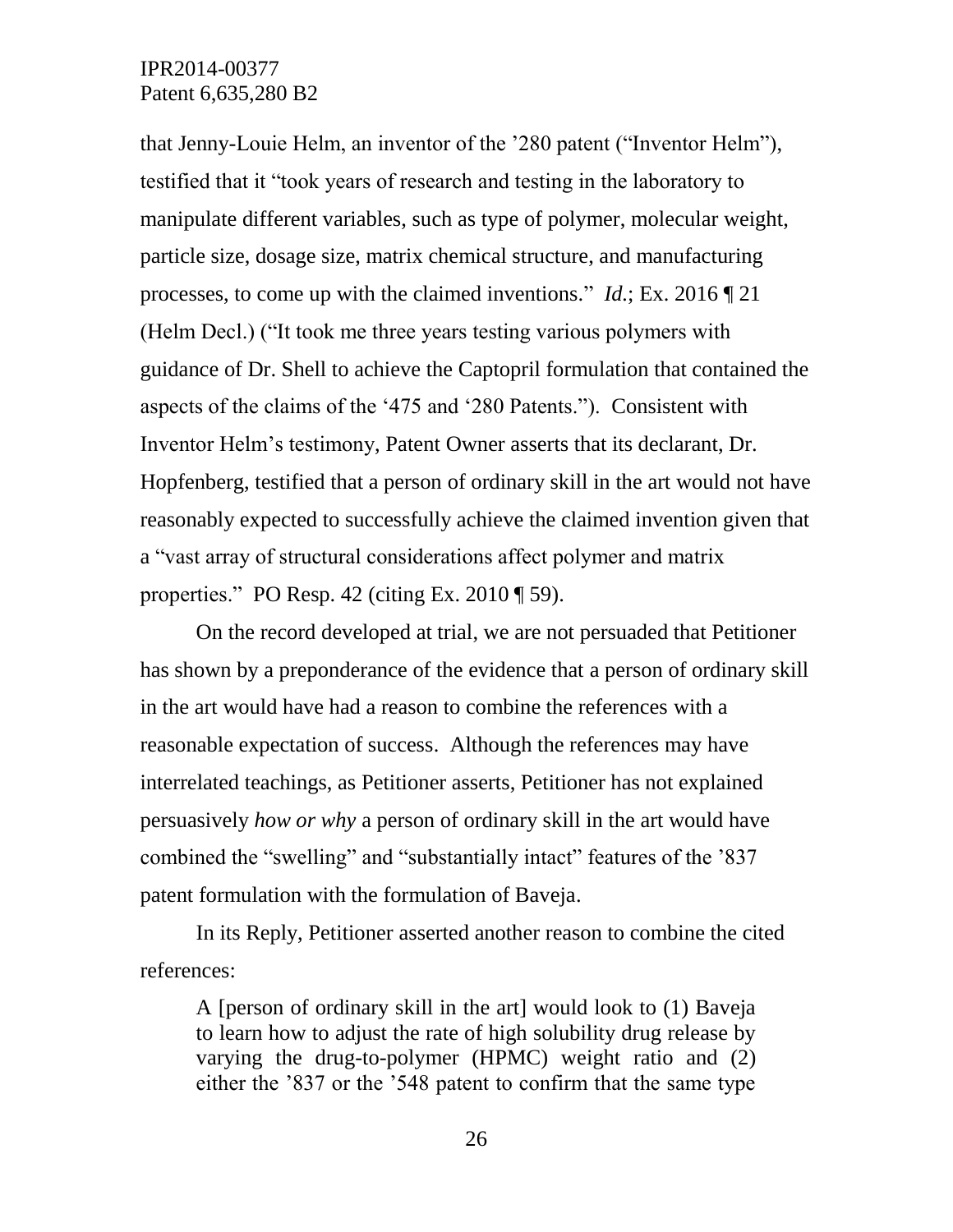of polymer used in Baveja will (a) swell in a dimensionally unrestricted manner to a size exceeding the pyloric diameter, (b) be retained in the stomach during the fed mode, and (c) remain substantially intact until all of the drug is released.

Pet. Reply 8–9; Ex. 1016 ¶¶ 122–36. But here, again, Petitioner speaks in generalizations and does not explain persuasively *why* a person of ordinary skill in the art, learning from Baveja how to adjust the rate of drug release by varying the drug-to-polymer weight ratio, would need or want to look to the '837 patent to "confirm" the "swelling" and "substantially intact" properties. *See InTouch Techs., Inc. v. VGO Commc'ns, Inc.*, 751 F.3d 1327, 1351 (Fed. Cir. 2014) (reversing district court's judgment of invalidity where expert's testimony "was vague and did not articulate reasons why a person of ordinary skill in the art at the time of the invention would combine these references").

To the extent Petitioner relies on the nature of the problem to be solved to supply the reason for the combination, we remain unpersuaded. Petitioner's recitation of the nature of the problem to be solved is essentially a recitation of claim 1 itself: "to formulate a swellable, controlled release oral dosage form for releasing a high solubility drug with particular release kinetics and that will remain substantially intact and be retained in the stomach during the fed mode." Pet. 41. As our reviewing court has recently reminded us, however, "[d]efining the problem in terms of its solution reveals improper hindsight in the selection of the prior art relevant to obviousness." *Insite Vision, Inc. v. Sandoz, Inc.*, 783 F.3d 853, 859 (Fed. Cir. 2015) (quoting *Monarch Knitting Mach. Corp. v. Sulzer Morat GmbH*, 139 F.3d 877, 881 (Fed. Cir. 1998)). As such, the Federal Circuit stated that when considering the reason to combine, "the problem examined is not the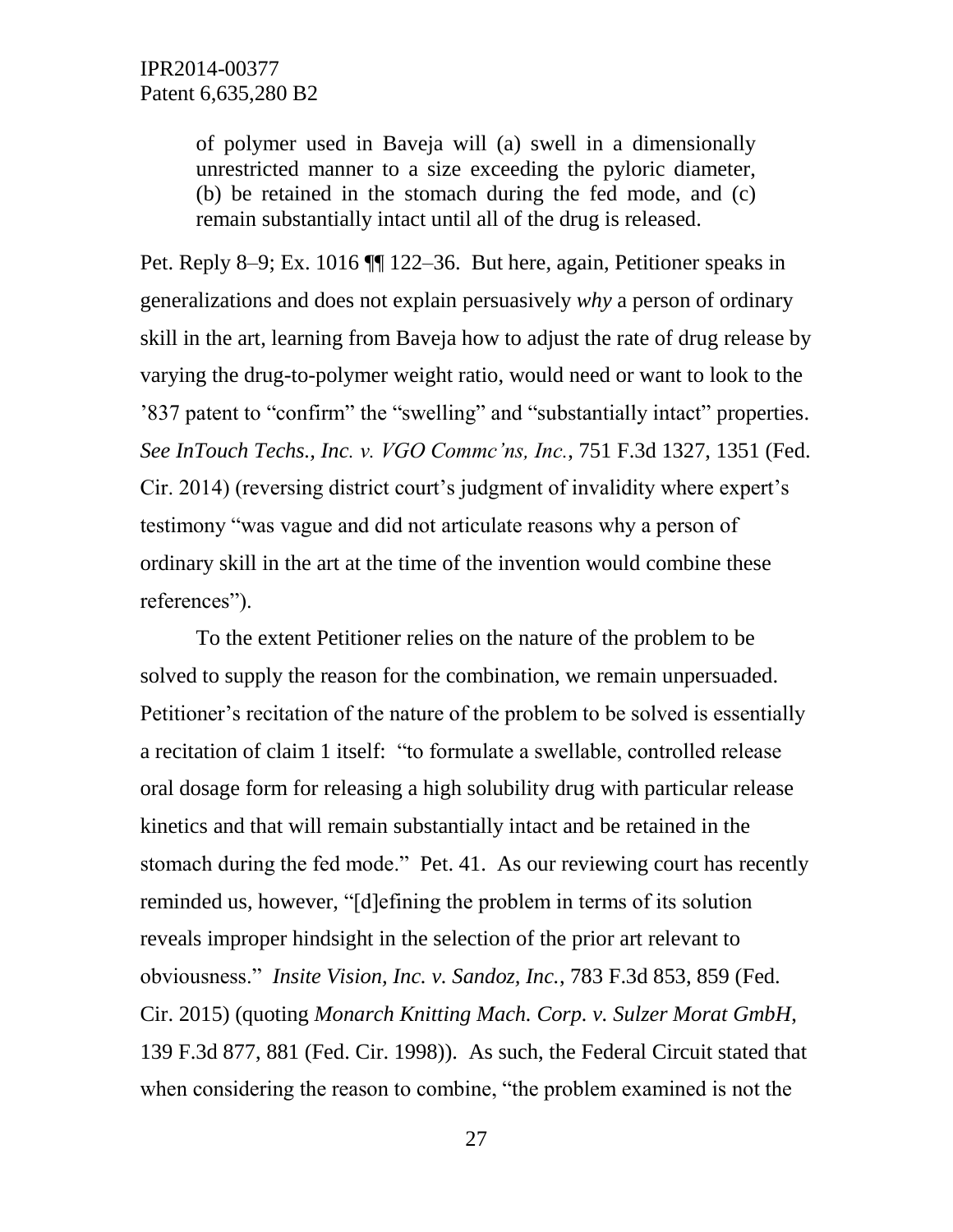specific problem solved by the invention." *Id.* (quoting *In re Kahn*, 441 F.3d 977, 988 (Fed. Cir. 2006)). Here, the claim represents the specific problem solved by the invention, rather than the general problem facing the inventors. Thus, we find that by defining the nature of the problem to be solved as the specific problem solved by the invention, Petitioner has relied on impermissible hindsight to supply the reason to combine Baveja and the '837 patent. *Id.* (affirming the district court's recognition that "an overly narrow 'statement of the problem [can] represent[] a form of prohibited reliance on hindsight, [because] [o]ften the inventive contribution lies in defining the problem in a new revelatory way'") (quoting *Mintz v. Dietz & Watson, Inc.*, 679 F.3d 1372, 1377 (Fed. Cir. 2012) (alterations in original)).

Even if we were to find that Petitioner has established that a person of ordinary skill in the art would have had a reason to combine the teachings of Baveja and the '837 patent, we are still not persuaded that Petitioner has established that a person of ordinary skill in the art would have had a reasonable expectation of success in doing so.

Petitioner argues that, at the time of the invention, a person of ordinary skill in the art "understood how to achieve" the claimed drug formulation. Pet. 36–37. For example, Petitioner and its declarant argue that a person of ordinary skill in the art would have known "techniques for creating swellable polymer formulations retained in the stomach." Pet. 35– 36; Ex. 1016 ¶¶ 51–57, 123. Petitioner also argues that a person of ordinary skill in the art would have known how to construct a matrix that would remain intact because it was well known that "increasing the viscosity of HPMC (based on grade) or the concentration (by altering the drug-topolymer weight ratio) strengthens the matrix, resulting in a dosage form that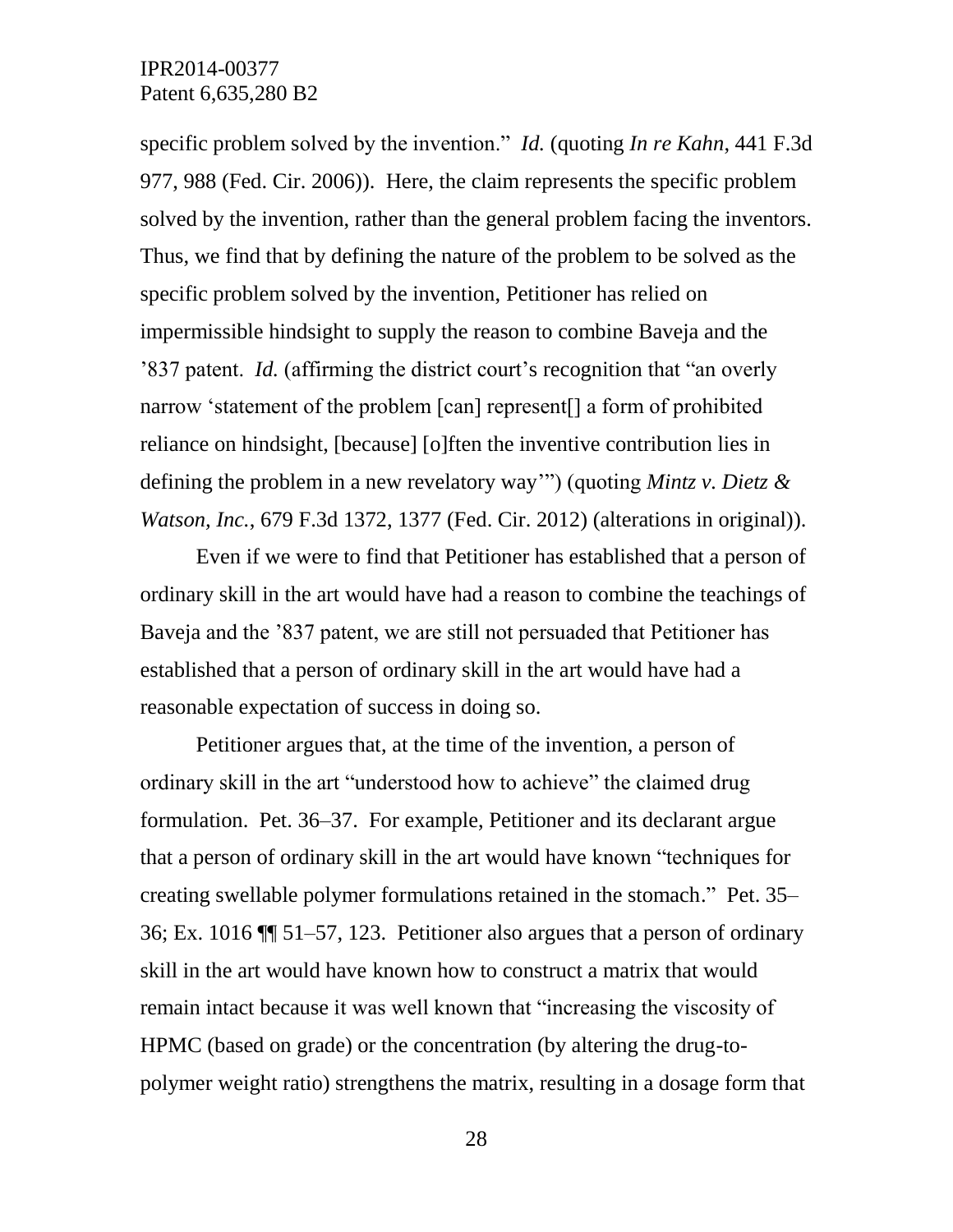would remain physically intact over the dosing period." Pet. 36–37; Ex. 1016 ¶¶ 61– 65, 125.

We are not persuaded that a person of ordinary skill in the art would have had a reasonable expectation of success, in part, because both parties' declarants testified about the number of formulation considerations at play when preparing a drug formulation. For example, Petitioner's declarant testified that there were formulation considerations such as "molecular weight, chemical substitution, particle size, hydration rate effect, polymer content, dosage form, dosage size and manufacturing processes." Ex. 1016 ¶ 41. Similarly, Patent Owner's declarant stated that "[a] person of ordinary skill in the art understands that formulation of a polymer matrix involves a vast array of interacting 'formulation considerations' affecting polymer and matrix properties." Ex. 2010 ¶ 161. Despite this testimony from its own declarant (as confirmed by Patent Owner's declarant), we find that Petitioner does not address sufficiently why a person of ordinary skill in the art would believe it could modify the formulation of Baveja to incorporate the "swelling" and "substantially intact" features of the '837 patent without, for example, affecting the other desired properties of the original Baveja formulation (e.g., the drug release profile). Petitioner has not identified any combinations of Baveja and the '837 patent that would be most promising to try. As such, we reach the same conclusion as the Federal Circuit in *Leo Pharmaceutical Products, Ltd. v. Rea*, 726 F.3d 1346, 1357 (Fed. Cir. 2013). That is, we find that, "[w]ithout a reasonable expectation of success or clues pointing to the most promising combinations, an artisan could have spent year experimenting without success." *Id.*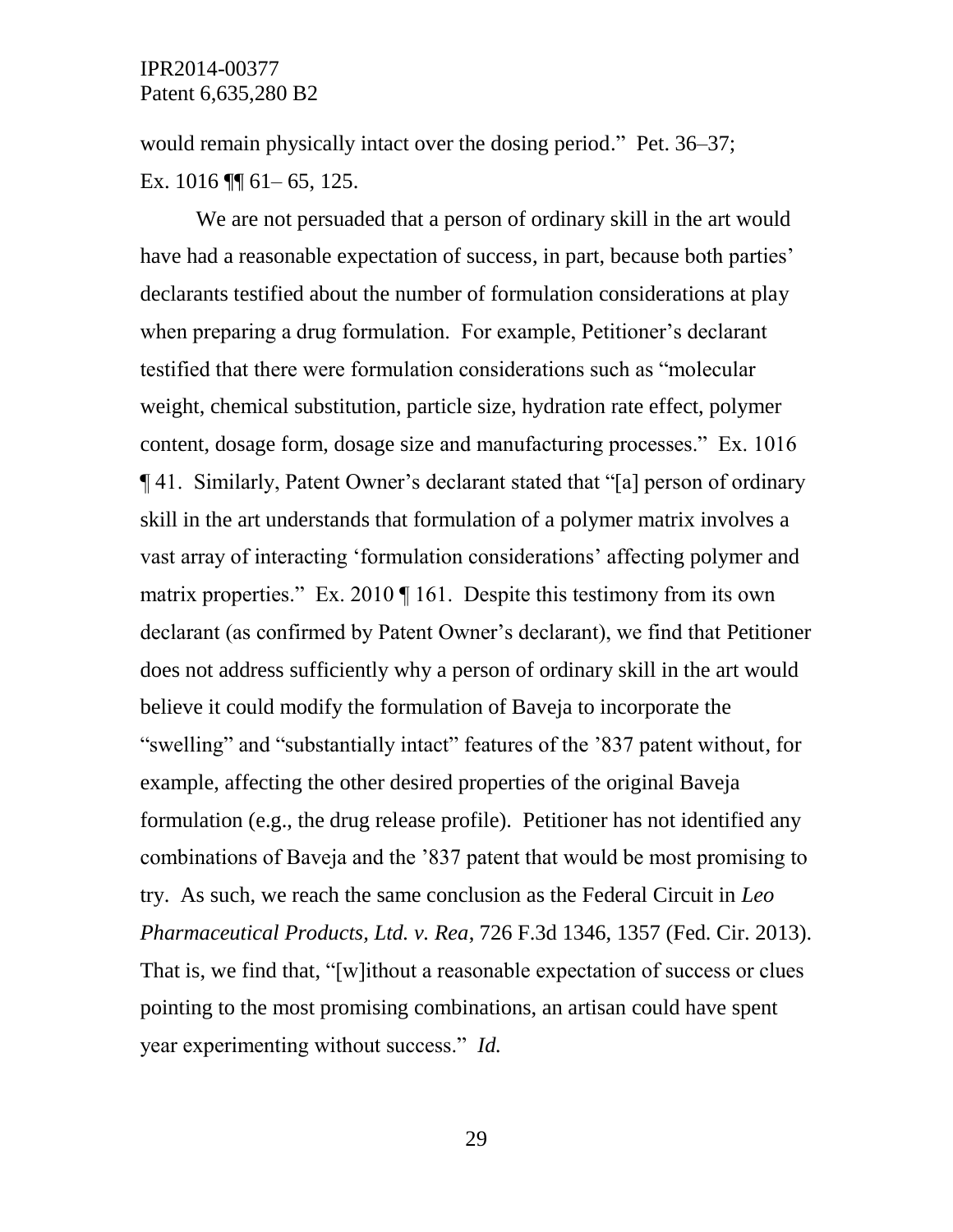Finally, during cross-examination, Dr. Bodmeier testified that it would take him "within a week" to come up with the claimed formulations. *See* PO Resp. 41; Ex. 2018, 80:19–81:8. In its Reply, Petitioner also argues that "[e]ven if the Board accepts that Dr. Park's tablets are not identical to Baveja's tablets, Baveja's disclosures led Dr. Park to create dosage forms that fall within the scope of claim 1 using techniques well-known to a POSA, . . . confirming that the claims are obvious over Baveja." Pet. Reply 5.

The problem with both Dr. Bodmeier's testimony and Dr. Park's test results is that neither testified from the perspective of a person of ordinary skill in the art *at the time of the invention*. Specifically, Dr. Bodmeier's testimony was as follows:

Q. Could you give me an estimate on how long in the lab it would take you, a day, two weeks of experimentation to come up with the formulations of the '280 patent?

A. Yes. Obviously compare to other patents, you know, this is not a claim to a specific drug, you know. It's to a drug class. So I think to develop a gastro retentive system which is mechanically stable and has release profiles, for example, shown in the examples or in Baveja, I think you can do that within a week.

Ex. 2018, 80:19–81:8.

And Dr. Park attested that, "[i]n performing the testing set forth in this Declaration, [he] considered and relied upon [his] education, background, and years of experience in the field of pharmaceutical sciences." Ex. 1020 ¶ 13. Thus, even if we did accept Dr. Bodmeier and Dr. Park's testimony as true, both are irrelevant to our obviousness analysis. *InTouch Techs.*, 751 F.3d at 1352 (stating expert's testimony as to what a skilled artisan could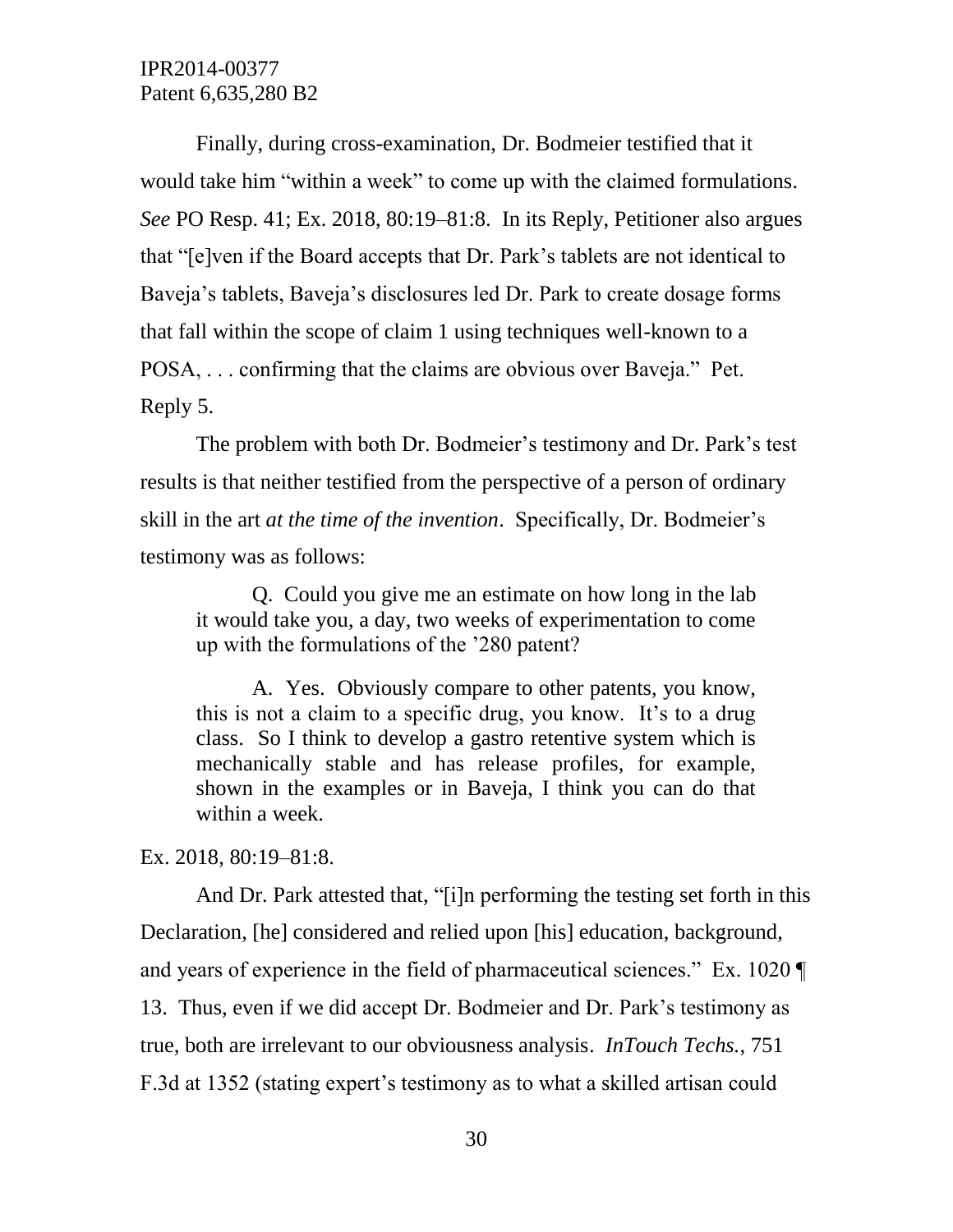accomplish at the time the testimony was given "is not the relevant inquiry" to what a skilled artisan would have understood as of the time of the invention).

After considering the parties' arguments and the supporting evidence, we determine that Petitioner has not shown by a preponderance of the evidence that claims 1, 8, 9, 13–15, 45, and 46 are unpatentable as obvious over Baveja, the '837 patent, and the '548 patent.

> *F. Obviousness of Claim 10 over Baveja, Kim, the '837 Patent, and the '548 Patent*

Petitioner asserts that claim 10 of the '280 patent is unpatentable as obvious over Baveja, Kim, the '837 patent, and the '548 patent, relying on the Declaration of Dr. Bodmeier. Pet. 44–47; Pet. Reply 10; Ex. 1016 ¶¶ 158–63. Patent Owner disagrees with Petitioner's assertions (PO Resp. 42–44), relying on the Declaration of Dr. Hopfenberg (Ex. 2010 ¶¶ 179–87).

## *1. Kim (Ex. 1019)*

Kim discusses drug release from compressed tablets manufactured with a powder mixture of poly(ethylene oxide) ("PEO"), a drug, and magnesium stearate. Ex. 1019, 303. In one example, Kim describes a dosage form wherein the PEO has an average molecular weight of 4,000,000. *Id.* 

## *2. Analysis*

Claim 10 of the '280 patent depends from claim 1 and further requires a polymeric matrix formed of PEO at a molecular weight of at least about 4,000,000. Ex. 1001, claim 10. As determined above, we find that the combination of Baveja and the '837 patent teaches each limitation of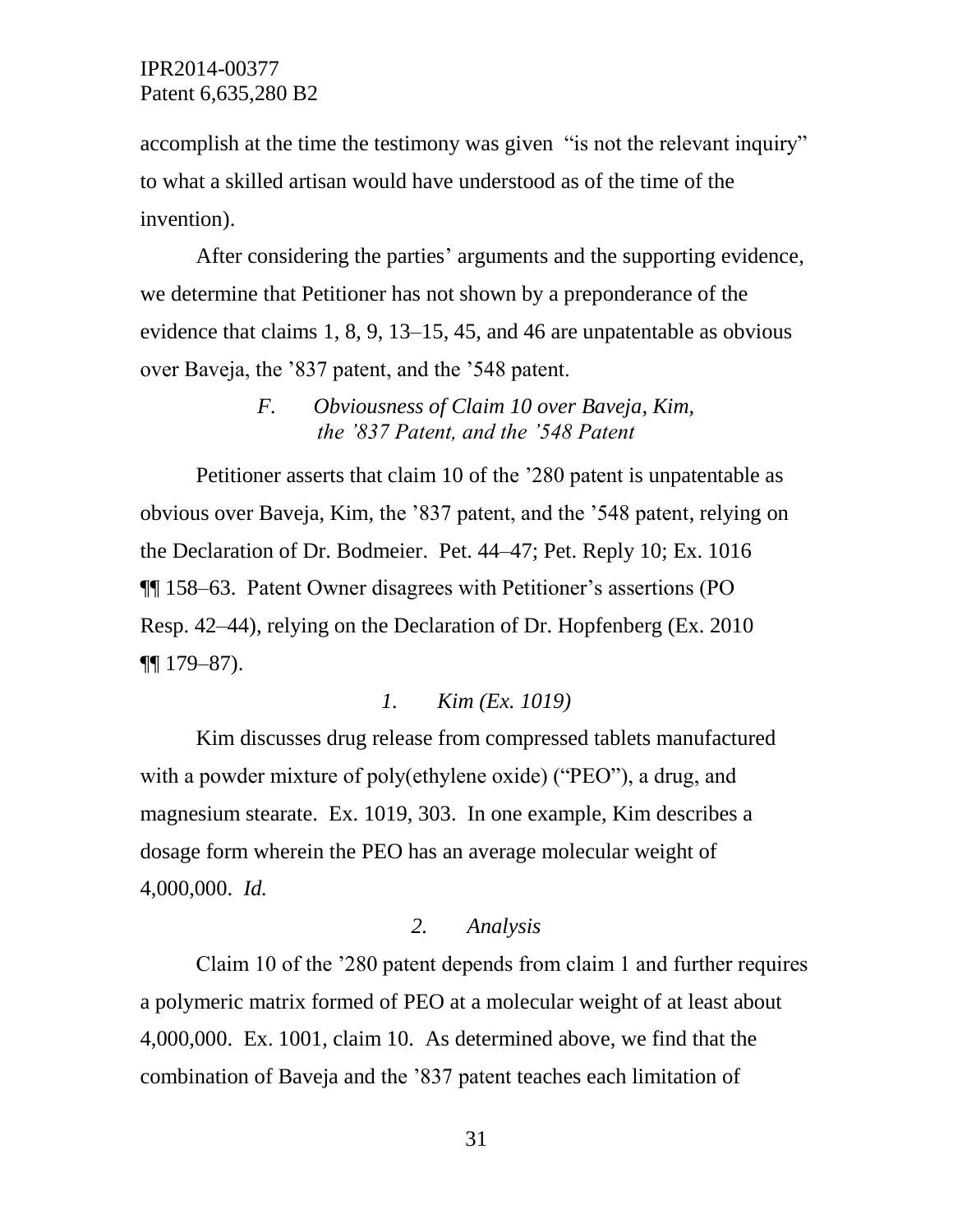claim 1. We also find that Kim teaches the additional limitation of claim 10, which Patent Owner does not dispute. PO Resp. 42–44.

Because claim 10 depends from claim 1, we determine, for the same reasons stated above, that Petitioner has failed to establish that a person of ordinary skill in the art would have had a reason to combine the teachings of Baveja, the '837 patent, and Kim to achieve the claimed invention with a reasonable expectation of success.

After considering the parties' arguments and the supporting evidence, we determine that Petitioner has not shown by a preponderance of the evidence that claim 10 is unpatentable as obvious over Baveja, Kim, and the '837 patent.

### *G. Obviousness over Baveja, the '837 Patent, and Colombo*

Petitioner asserts that claim 43 of the '280 patent is unpatentable as obvious over Baveja, the '837 patent, and Colombo, relying on the Declaration of Dr. Bodmeier. Pet. 58–60; Pet. Reply 10–13; Ex. 1016 ¶¶ 188–97. Patent Owner disagrees with Petitioner's assertions (PO Resp. 44–49), relying on the Declaration of Dr. Hopfenberg (Ex. 2010 ¶¶ 188–99).

### *1. Colombo (Ex. 1009)*

Colombo relates to swellable matrix systems in the form of a tablet comprising a mixture of the drug diltiazem, HPMC, ethylcellulose, and mannitol. Ex. 1009, 44. Colombo discloses three different matrices: Case 0, the plain matrix; Case 1, the matrix coated with cellulose acetate propionate ("CAP") on one face; and Case 2, the matrix coated with CAP on both faces. *Id*. Colombo describes "[s]welling and release experiments" in which the matrices were swollen in deionized water for 120 minutes, and the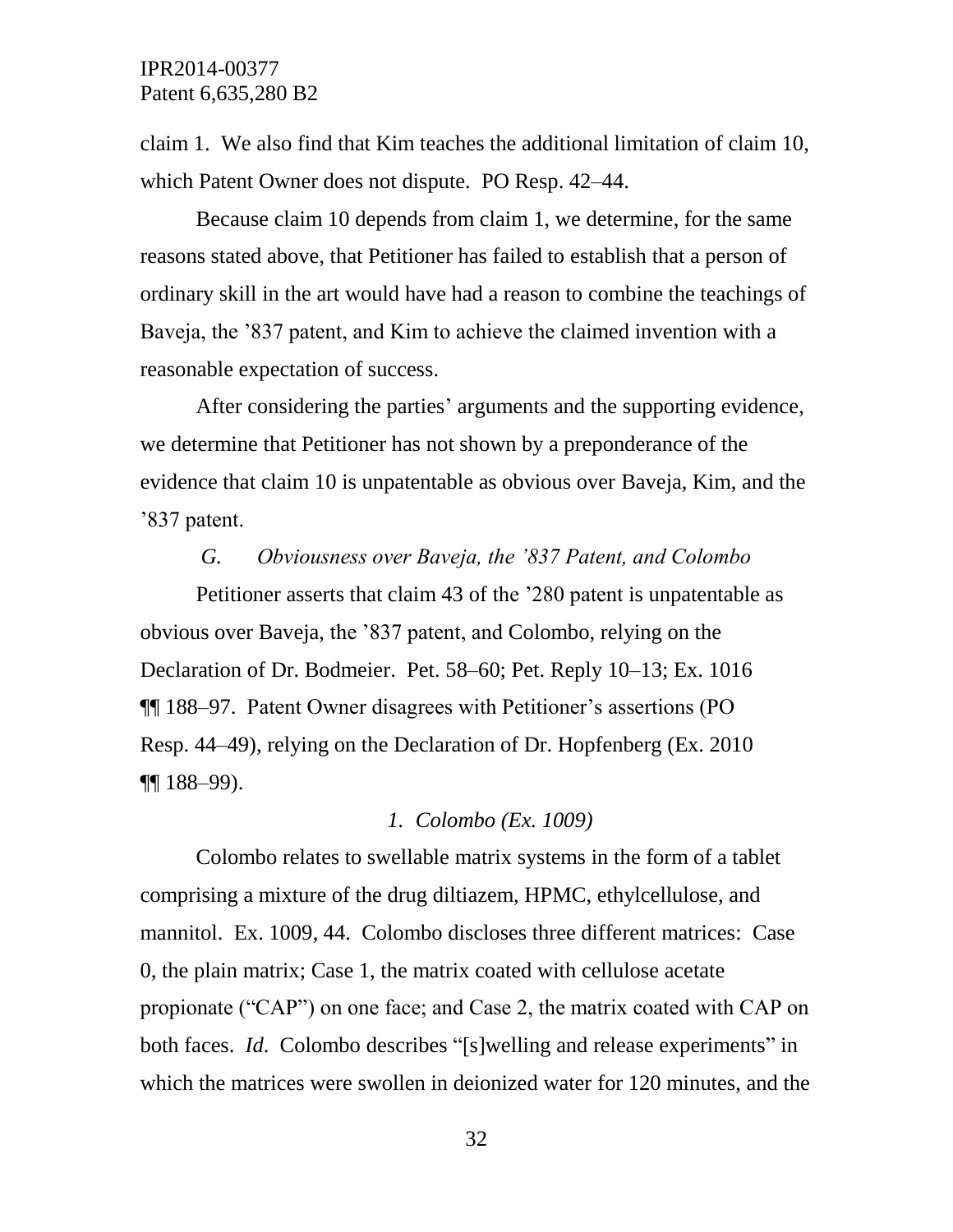drug release measurements were obtained concomitantly with the matrix swelling observations. *Id.*

Colombo describes and depicts the morphological changes in the matrices over time, observing that, in the uncoated system (Case 0), "[v]ery quickly (after 15 min) the swelling of the matrix moves both in axial and radial directions." *Id.* Colombo also discloses the drug release profiles of the systems. *Id.* at 45. Figure 5 of Colombo is reproduced below:



Time (min) Fig. 5. Drug release profiles of the systems. Calculated values of exponent  $n$  of Eqn 2 are also shown.

Figure 5 depicts the fraction of diltiazem released over time for the Case 0, Case 1, and Case 2 matrices.

#### *2. Analysis*

Petitioner asserts that the subject matter of claim 43 of the '280 patent would have been obvious over the teachings of Baveja, the '837 patent, and Colombo. Pet. 58–60. Petitioner argues that Colombo and Baveja each "disclose the limitations set forth in claim 43, except for the method of administration, which is expressly disclosed by the '837 patent." *Id.* at 58. Petitioner further contends that a person of ordinary skill in the art would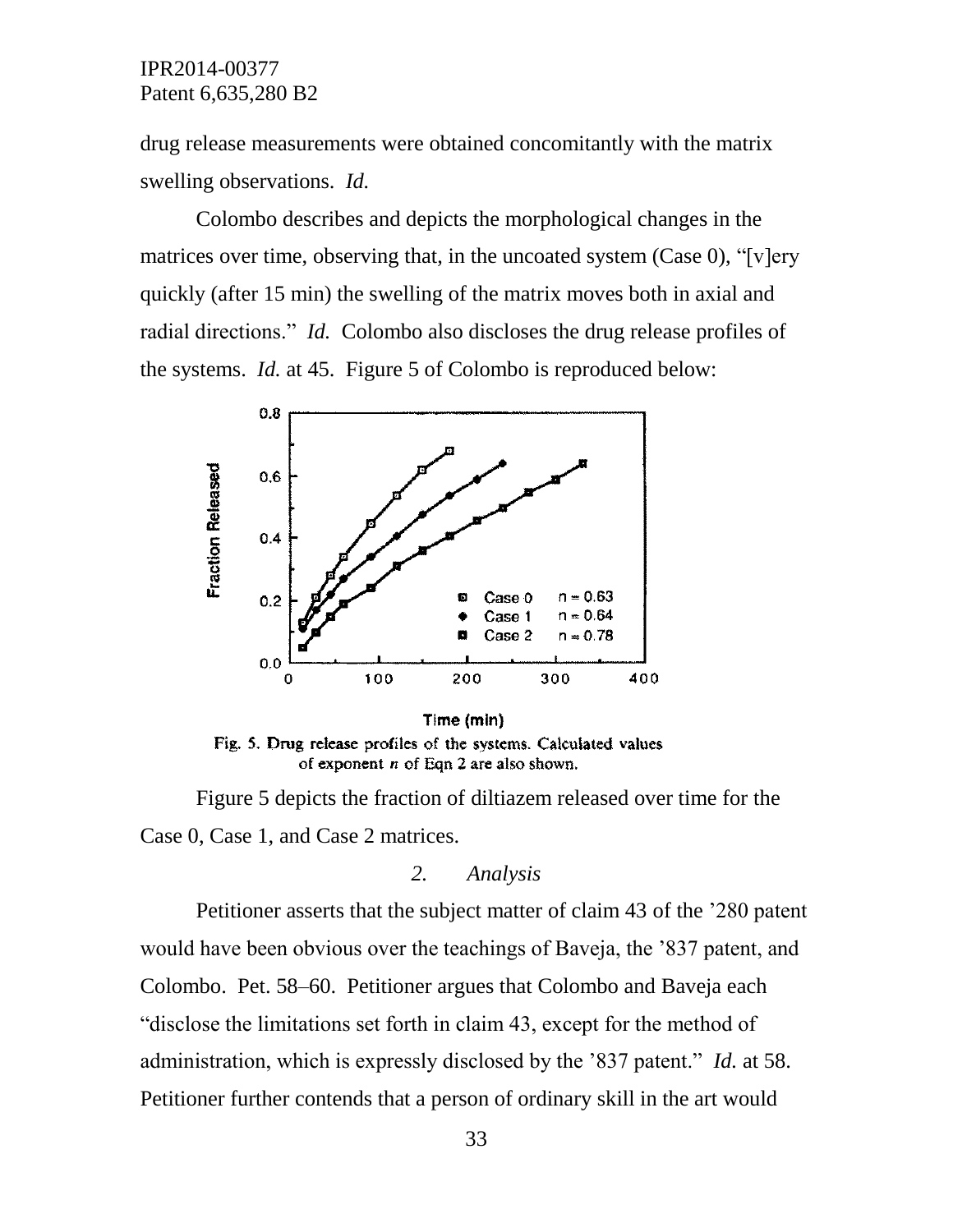have been motivated to combine the teachings of the '837 patent with Baveja and Colombo given the nature of the problem to be solved (identified above) and the interrelated teachings of the art. *Id.* at 58–59.

As explained above, we are not persuaded that Baveja teaches inherently the "swelling" limitation. Similarly, we are not persuaded that Colombo teaches this limitation, either. Colombo teaches studies in which the matrices were swollen in deionized *water*. Ex. 1009, 44. Petitioner directs us to no persuasive evidence that Columbo's matrices swell by "imbibition of *gastric fluid*," as required by the claims. That is, Petitioner has not established that deionized water is an "artificial fluid[] recognized by those skilled in the art as a suitable model for the fluid of the human stomach," as required by our construction of "gastric fluid." Thus, we are not persuaded that Colombo teaches the "swelling" limitation, either expressly or inherently.

We are also not persuaded that Colombo teaches "releas[ing] substantially all of said drug within about ten hours after such immersion." Figure 5 of Colombo does not show any formulation that ever releases at least 80% of the drug, as required by the claims. Ex. 1009, Fig. 5.

Nevertheless, we are persuaded that Petitioner has established that each limitation of claim 43 was known in the art, as evidenced by the teachings of Baveja, the '837 patent, and Colombo. For the same reasons stated above with respect to claim 1, however, we find that Petitioner has not shown sufficiently that a person of ordinary skill in the art would have had a reason to combine the references to achieve the claimed invention with a reasonable expectation of success. Once again, Petitioner frames the nature of the problem to be solved too narrowly, indicating a hindsight bias. *See*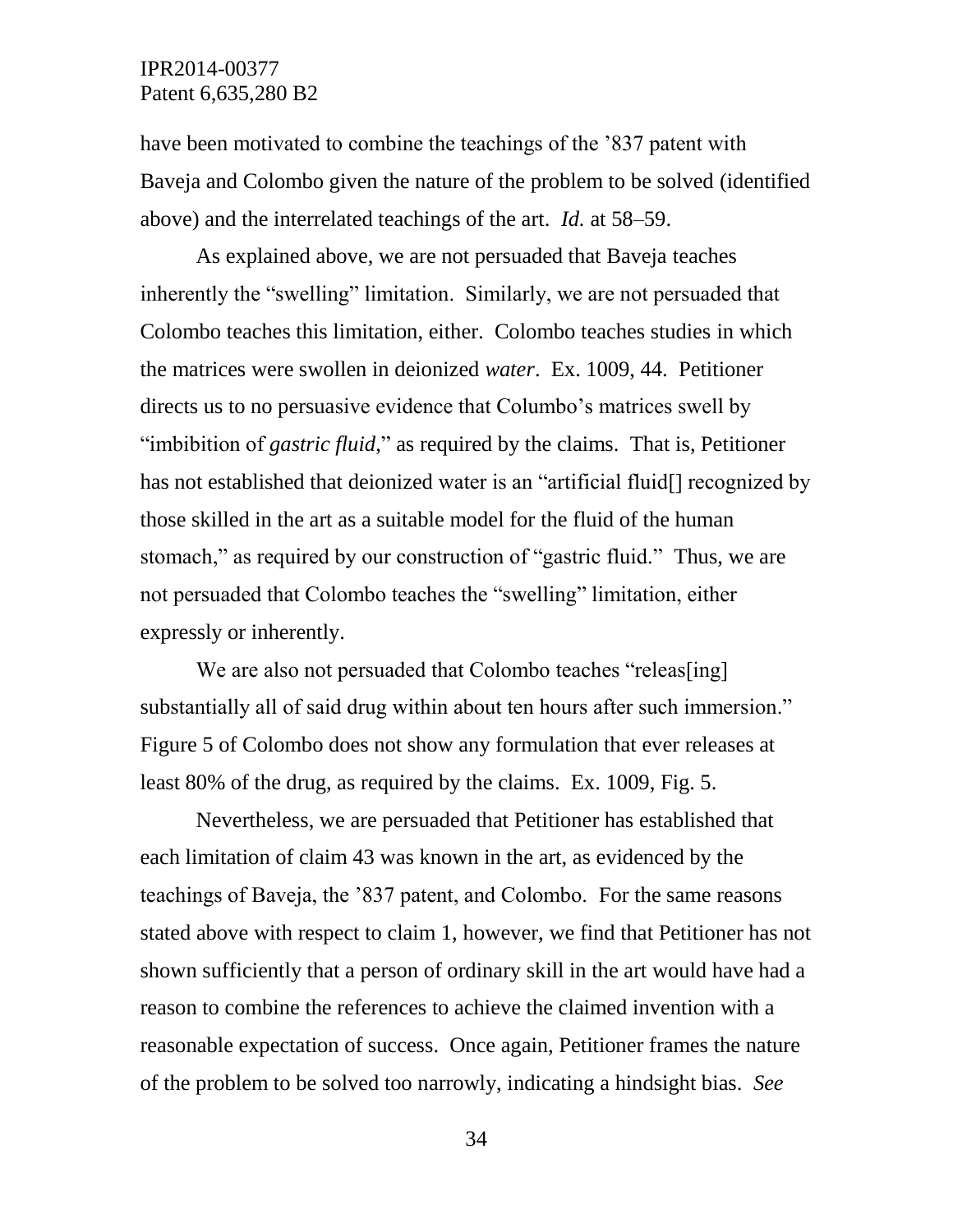*Insite Vision*, 783 F.3d at 859. Moreover, as Patent Owner argues, Petitioner "fails to prove that coming up with the invention of Claim 43 by combination of prior art references took just routine experimentation by one of skill in the art." PO Resp. 49. We find that Petitioner does not explain persuasively why a person of ordinary skill in the art would have had a reasonable expectation of success beyond just the knowledge that each limitation of the claim was known in the art at the time of the invention.

After considering the parties' arguments and the supporting evidence, we determine that Petitioner has not shown by a preponderance of the evidence that claim 43 is unpatentable as obvious over Baveja, the '837 patent, and Colombo.

### *H. Secondary Considerations of Nonobviousness*

In light of our determination that Petitioner has not shown by a preponderance of the evidence that any of the challenged claims are unpatentable as obvious, we need not reach the merits of Patent Owner's evidence of secondary considerations of nonobviousness.

#### III. MOTIONS TO EXCLUDE EVIDENCE

Both parties filed motions to exclude evidence offered by the other side. The party moving to exclude evidence bears the burden of proving that it is entitled to the relief requested—namely, that the material sought to be excluded is inadmissible under the Federal Rules of Evidence ("FRE"). *See* 37 C.F.R. §§ 42.20(c), 42.62(a). We address each party's motion in turn.

### *1. Petitioner's Motion to Exclude Evidence*

Petitioner moves to exclude portions of Dr. Hopfenberg's declaration and a claim chart for Gralise® (Ex. 2013) as improperly incorporated by reference and as irrelevant because they are improperly incorporated.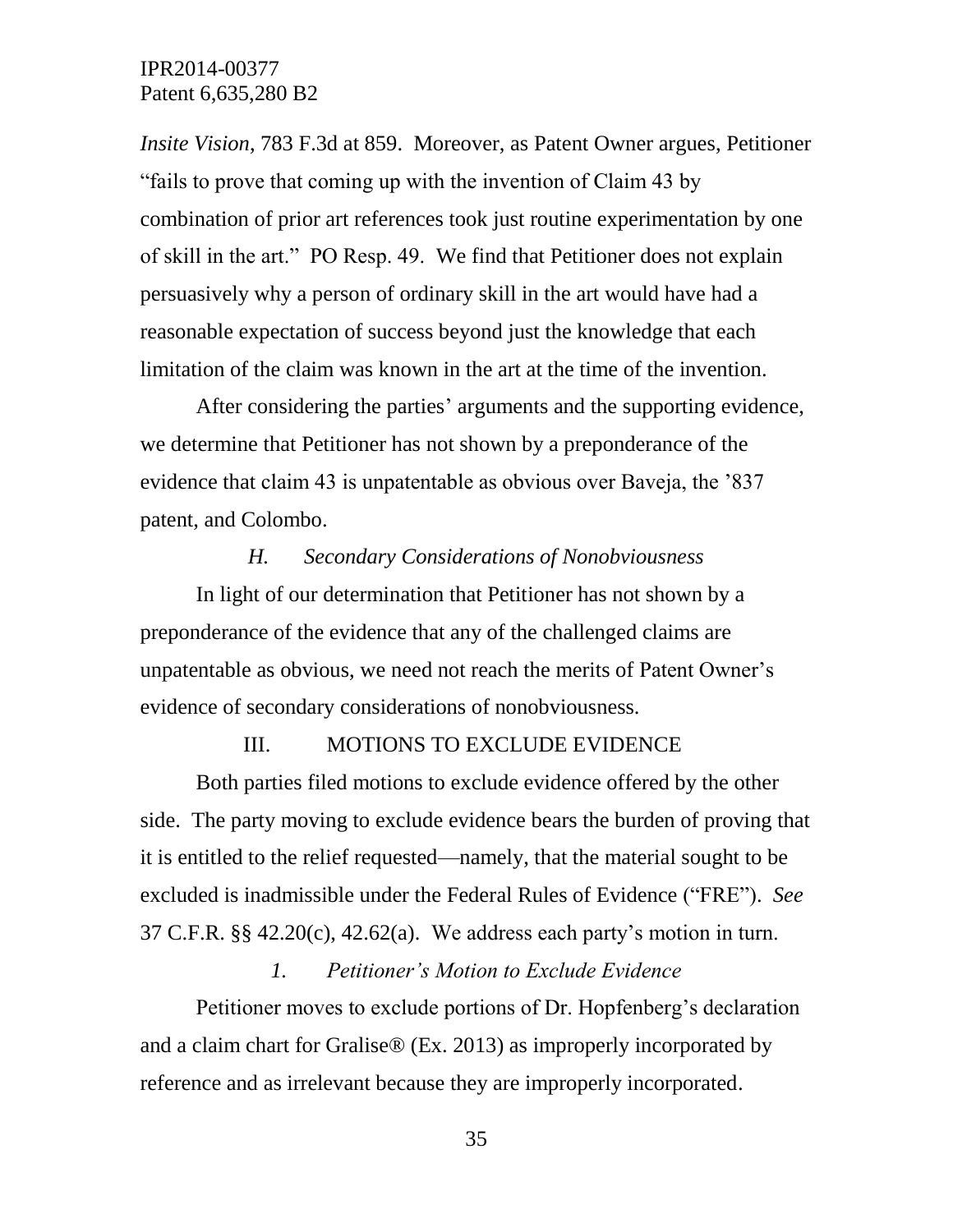Paper 41, 3–6. We decline to do so. As explained in our prior Order (Paper 30), to the extent any such violations have occurred, we have not considered such evidence in reaching our decision. Therefore, we dismiss Petitioner's motion as moot.

Petitioner also moves to exclude certain testimony of Inventor Helm. Paper 41, 10–13. We decline to do so. To the extent we have relied on the testimony of Inventor Helm, that testimony was based on her own work. *See*  Ex. 2016 ¶ 21 (testifying how long it took her to develop an embodiment of the claims). Such testimony based on her own personal knowledge is relevant and proper lay witness testimony under FRE 701, 602, and 401/402/403. Accordingly, we deny Petitioner's motion as to this evidence.

Petitioner also moves to exclude certain evidence relating to Patent Owner's assertions of commercial success, licensing, long-felt but unmet need, and unexpected results. Paper 41, 6–15. Given our determination that we need not reach Patent Owner's evidence of secondary considerations, we need not reach the merits of Petitioner's Motion to Exclude and dismiss the motion as moot.

#### *2. Patent Owner's Motion to Exclude Evidence*

Patent Owner moves to exclude the '837 patent as irrelevant to the product claims in this proceeding because it allegedly does not constitute prior art. Paper 48, 1–3. We have addressed this argument and deny Patent Owner's motion to exclude the '837 patent for the reasons stated above.

Patent Owner also moves to exclude (1) Exhibits 1022, 1023, 1062, and 1063 (*id.* at 3–7); (2) Exhibit 1071 and the related testimony of Dr. Bodmeier (*id.* at 11–13); and (3) portions of the cross-examination testimony of Dr. Eric Gaier (*id.* at 13–16). Because we did not rely on any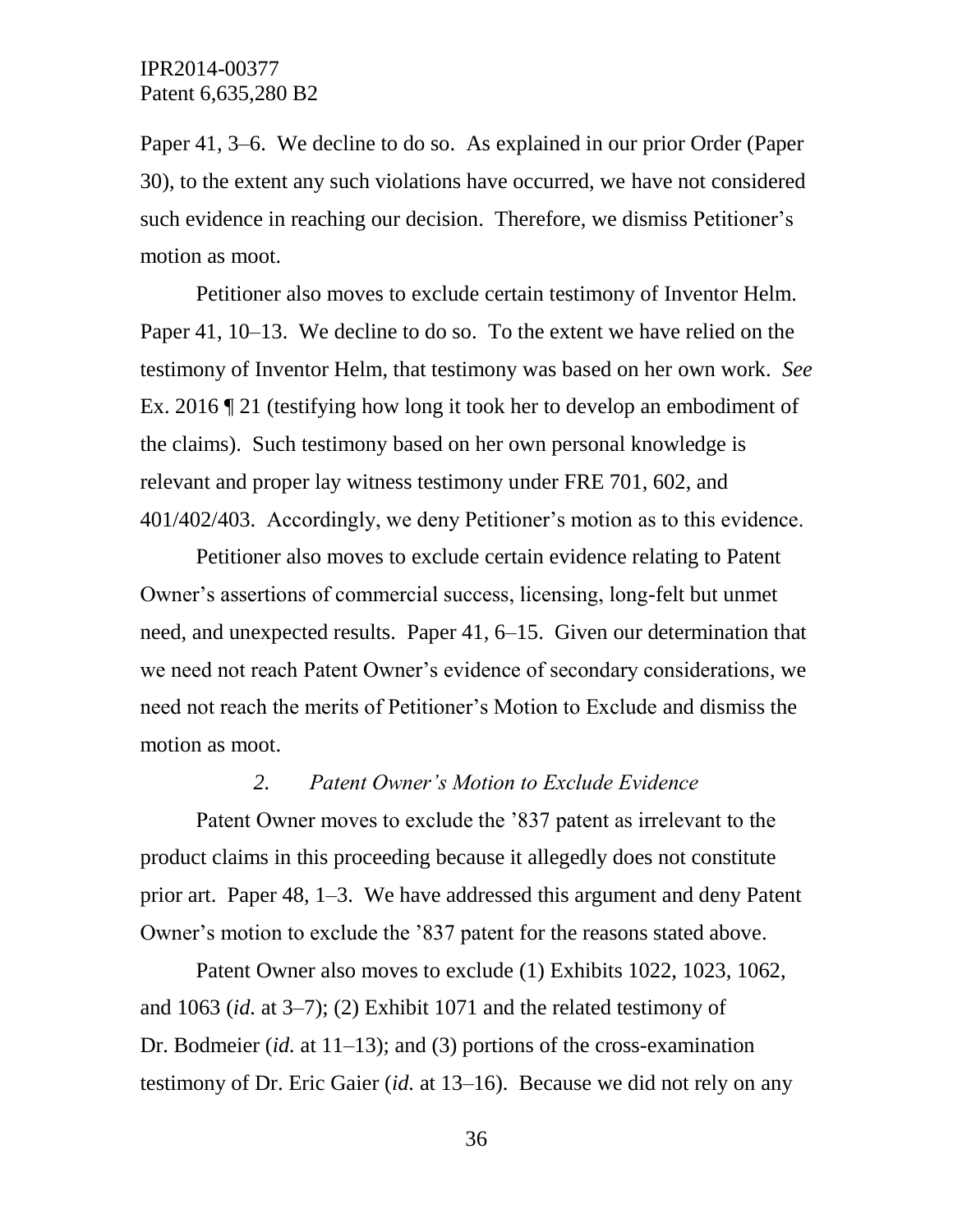of these exhibits or testimony in reaching our Decision here, we dismiss Patent Owner's motion to exclude this evidence as moot.

## IV. CONCLUSION

We conclude that Petitioner has not shown by a preponderance of the evidence that claims 1, 8–10, 13–15, 43, 45, and 46 of the '280 patent are unpatentable under 35 US.C. § 103.

## V. ORDER

In consideration of the foregoing, it is hereby:

ORDERED that claims 1, 8–10, 13–15, 43, 45, and 46 of the '280 patent are not held unpatentable;

FURTHER ORDERED that Petitioner's Motion to Exclude Evidence is *denied in part and otherwise dismissed*;

FURTHER ORDERED that Patent Owner's Motion to Exclude Evidence is *denied in part and otherwise dismissed*; and

FURTHER ORDERED that, because this is a Final Written Decision, the parties to the proceeding seeking judicial review of the decision must comply with the notice and service requirements of 37 C.F.R. § 90.2.